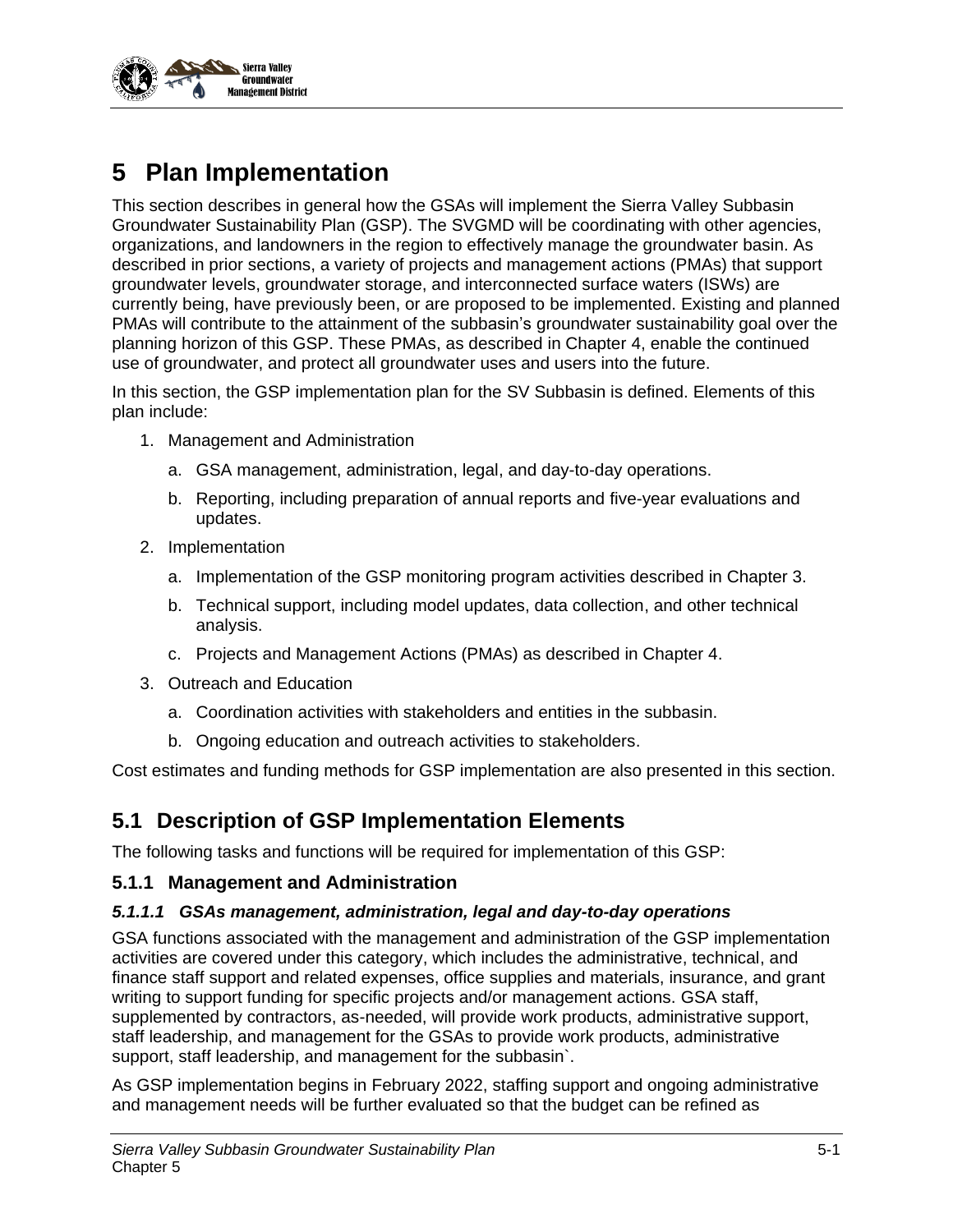

necessary. Staffing needs will be reevaluated annually during the early years of GSP implementation to gain a better understanding of the support required and associated costs.

GSA administration activities include meeting coordination with other organizations on projects or studies, email, and website updates to inform stakeholders about ongoing activities within the Basin, administration of projects implemented by the GSAs, and general oversight and coordination. Other oversight and administrative activities will occur on an as-needed basis. The GSAs are responsible for and authorized to take, appropriate action to achieve sustainable management of groundwater within the basin based on the authority granted under Section 6 of the California Water Code. On an as-needed basis, the GSAs may seek legal services to assist in the interpretation of legal requirements and provide legal advice during GSP implementation.

GSP implementation costs include GSAs administration, management actions, monitoring protocols, data management, sustaining a sufficient fiscal reserve, and other potential costs for the twenty-year implementation horizon. The estimated annual cost of ongoing activities, as well as the estimated cost of activities anticipated to be conducted within the next five years, are classified as major categories. For each category, an estimated five-year total cost and an associated annualized cost is provided below and in Appendix 5-1.

### *5.1.1.2 Reporting, including preparation of annual reports and five-year evaluations and updates*

As part of GSP implementation starting in 2022, the GSAs must prepare and submit annual reports and five-year assessments for the GSP to the Department of Water Resources (DWR). Annual reports will be submitted to DWR by April 1<sup>st</sup> of each year and an initial five-year GSP assessment and update will be due to DWR by April 2027. Requirements for each of these reports are explained below.

### *5.1.1.3 Annual Reporting*

Per Water Code Sections 10727.2, 10728, and 10733.2, SGMA regulations require the GSAs to submit an annual report on the implementation of the GSP to the DWR. Annual reports will cover the preceding water year, October 1 through September 30. The report will be submitted to DWR no later than April 1<sup>st</sup> of the year following the covered water year. A template for annual reporting is provided as Appendix 5-2. Annual reports will be completed in a format consistent with Section 356.2 of the SGMA regulations and will include three key sections:

### *5.1.1.3.1 General Information*

General information will include a map of the SV Subbasin and an executive summary that includes a summary of the sustainability goal, ongoing PMAs in the subbasin, newly implemented PMAs, and their progress, as well as a current/updated implementation schedule.

### *5.1.1.3.2 Basin Conditions*

This section will describe the current groundwater conditions and monitoring results, used to evaluate how groundwater conditions have changed in the SV Subbasin during the previous year. SGMA regulations require the following key components to be included in this section:

- Groundwater elevation data from monitoring wells, including (1) groundwater elevation contour maps for the principal aquifers in the subbasin depicting seasonal high and low groundwater conditions, and (2) hydrographs of historical-to-current-reporting-year data showing groundwater elevations and water year type.
- Groundwater extractions during the preceding water year summarized by water use sector (i.e., agricultural, domestic, municipal, etc.), including a map showing the general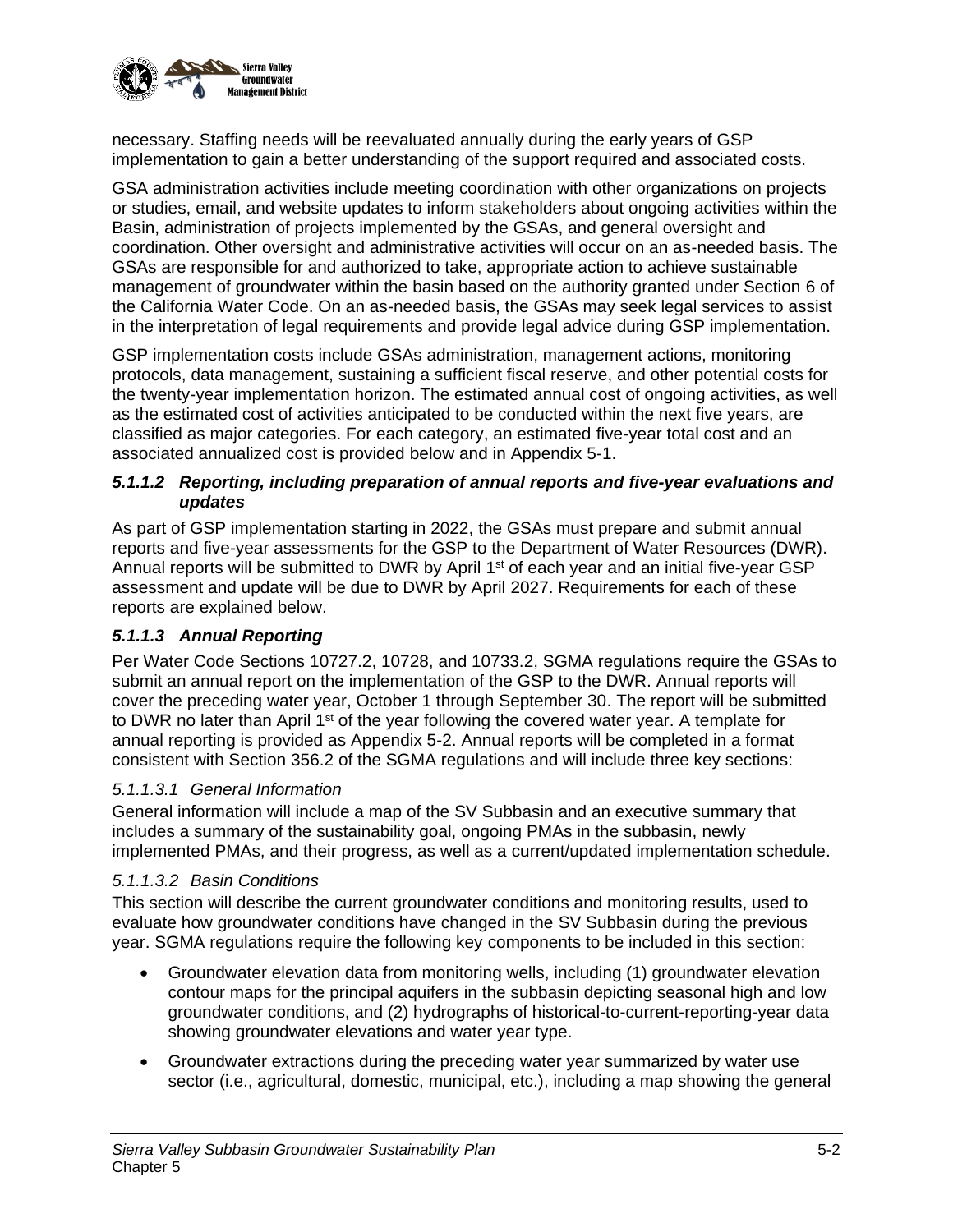

location and volume of groundwater extractions, as well as the method of measurement (direct or estimate) and accuracy of measurements.

- Surface water supply for managed groundwater recharge, off-stream storage, or in-lieu use, including the annual volume and sources for the preceding water year.
- Total water uses by water use sector and water source type (i.e., groundwater, surface water), including the method of measurement (direct or estimate) and accuracy of measurements.
- Maps of changes in groundwater storage for the principal aquifer and a graph depicting historical-to-current-reporting-year water year type, groundwater use, annual change in groundwater in storage, and the cumulative change in groundwater storage for the subbasin.

This information may change over time to incorporate potentially revised GSA priorities and to reflect new basin conditions and applicable SGMA requirements.

### *5.1.1.3.3 Plan Implementation Progress*

The progress made toward achieving interim milestones and implementation of PMAs will be explained in more detail in this section, along with a summary of plan implementation progress and sustainability progress.

### *5.1.1.4 Periodic Evaluations every Five Years*

Per Water Code Sections 10727.2, 10728, 10728.2, 10733.2, and 10733.8, SGMA regulations require the GSAs to provide a written assessment of GSP implementation and progress toward meeting the sustainability goal at least every five years. A similar evaluation must also be submitted whenever the GSP is amended. The five-year assessment reports will be completed in a format consistent with Section 356.4 of the SGMA regulations and include the following elements:

### *5.1.1.4.1 Sustainability Evaluation*

The overall basin sustainability and current groundwater conditions for each applicable sustainability indicator will be described, including progress toward achieving interim milestones and measurable objectives, and an evaluation of groundwater elevations at each of the representative monitoring points (RMPs) in relation to minimum thresholds.

### *5.1.1.4.2 Plan Implementation Progress*

This section will describe the current implementation status of PMAs, along with the effect on groundwater conditions resulting from their implementation, if applicable.

### *5.1.1.4.3 Reconsideration of GSP Elements*

Elements of the GSP may require revision due to one or more of the following: collection of additional monitoring data during GSP implementation; implementation of PMAs; significant changes in groundwater uses or supplies and/or land uses. Such new information may require revision to the following GSP elements: basin setting, water budgets, monitoring network, sustainable management criteria (SMC), or PMAs.

### *5.1.1.4.4 Monitoring Network Description*

This section will provide an assessment of the monitoring network's function, an analysis of data collected to date, a discussion of data gaps and the need to address them, and identification of areas within the subbasin that are not monitored in a manner commensurate with the requirements of Sections 352.4 and 354.34(c) of the SGMA regulations.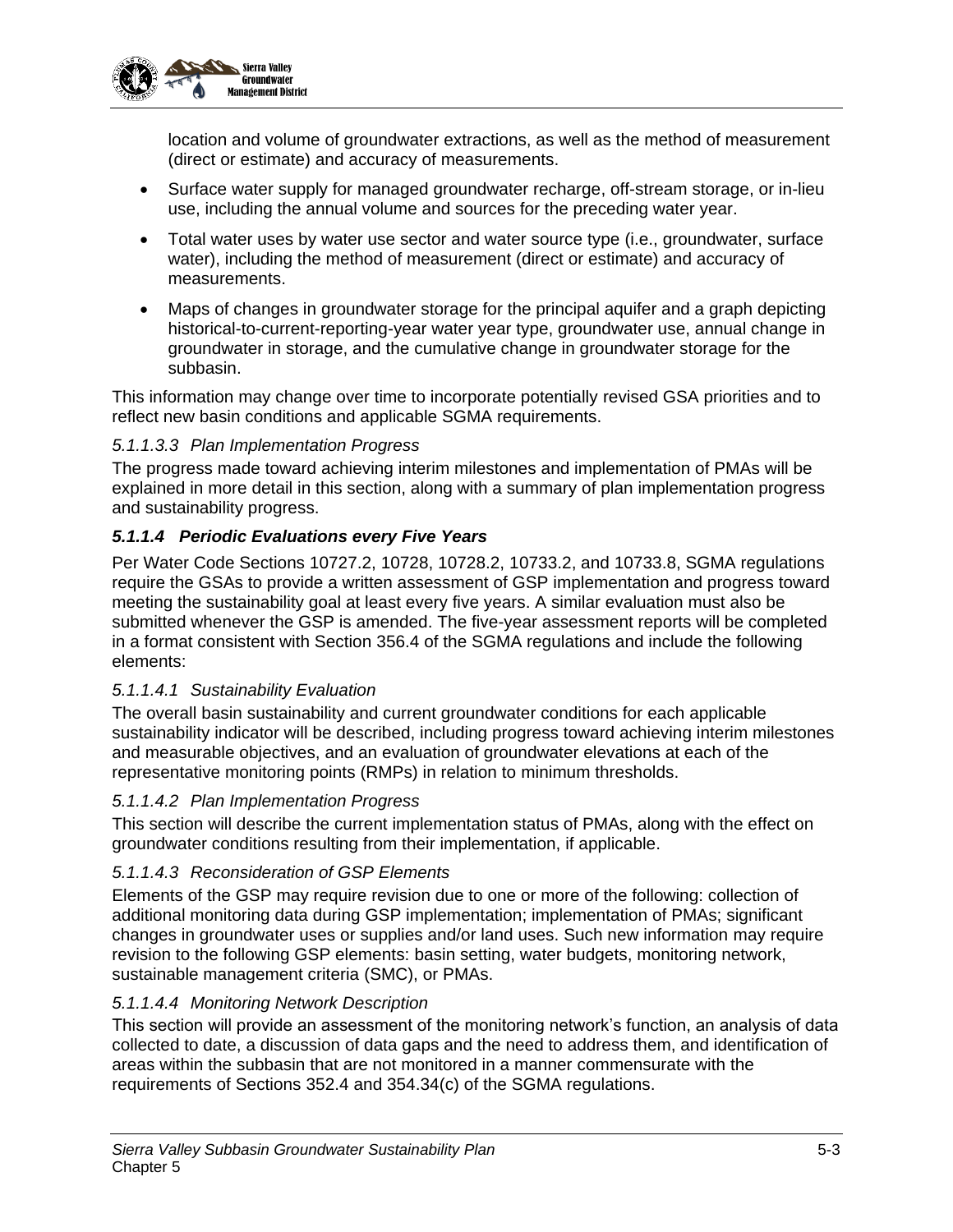

### *5.1.1.4.5 Consideration of New Information for Basin Setting and SMC*

New information made available after GSP adoption will be described and evaluated. If new information would warrant a change to the GSP, including a re-evaluation of the basin setting and SMC, then corresponding revised descriptions will be included in the five-year GSP update.

### *5.1.1.4.6 Regulations or Ordinances*

If DWR adopts new regulations that impact GSP implementation, the update will also identify and address those requirements that may necessitate updates to the GSP.

#### *5.1.1.4.7 Legal or Enforcement Actions*

Any enforcement or legal actions taken by the GSAs to contribute to attainment of the sustainability goal for the subbasin will be summarized.

#### *5.1.1.4.8 Plan Amendments*

Each five-year assessment report will include a description of amendments to the GSP, including adopted amendments, amendments that are underway during development of the report, and recommended amendments for future adoption.

#### *5.1.1.4.9 Coordination*

A summary of coordination that has occurred between the subbasin, different agencies in the subbasin, or agencies with jurisdiction over land use and well construction will be incorporated in the five-year assessment report. The five-year assessment will also include any other information deemed appropriate by the GSAs to support DWR in its periodic review of GSP implementation, as required by Water Code Section 10733.

### **5.1.2 Implementation**

### *5.1.2.1 Implementation of the monitoring program activities described in Chapter 3*

This section covers the functions associated with monitoring activities, including logistics and coordination with third-party entities performing monitoring in the GSP Monitoring Network and any related monitoring data management. The GSP Monitoring Networks for groundwater level, interconnected surface waters, and groundwater quality, including the agencies performing that monitoring, are detailed in Chapter 3.

To address data gaps that are identified during GSP implementation, improvements to or expansion of the GSP Monitoring Network may be necessary. In that event, additional monitoring wells, monitoring well instrumentation; sampling and in-situ measurements; sample analysis; and associated data management and analysis may be required in the future. Costs for those facilities and activities are not addressed in this section.

Monitoring and data-related activities include:

- Groundwater Elevation Monitoring
- Groundwater Quality Monitoring
- Streamflow Monitoring
- Subsidence Monitoring, based on data provided by DWR and via monuments
- Monitoring data management (including data management system (DMS) maintenance), data validation (QA/QC), data entry and security, and data sharing
- As needed groundwater-dependent ecosystems (GDEs) monitoring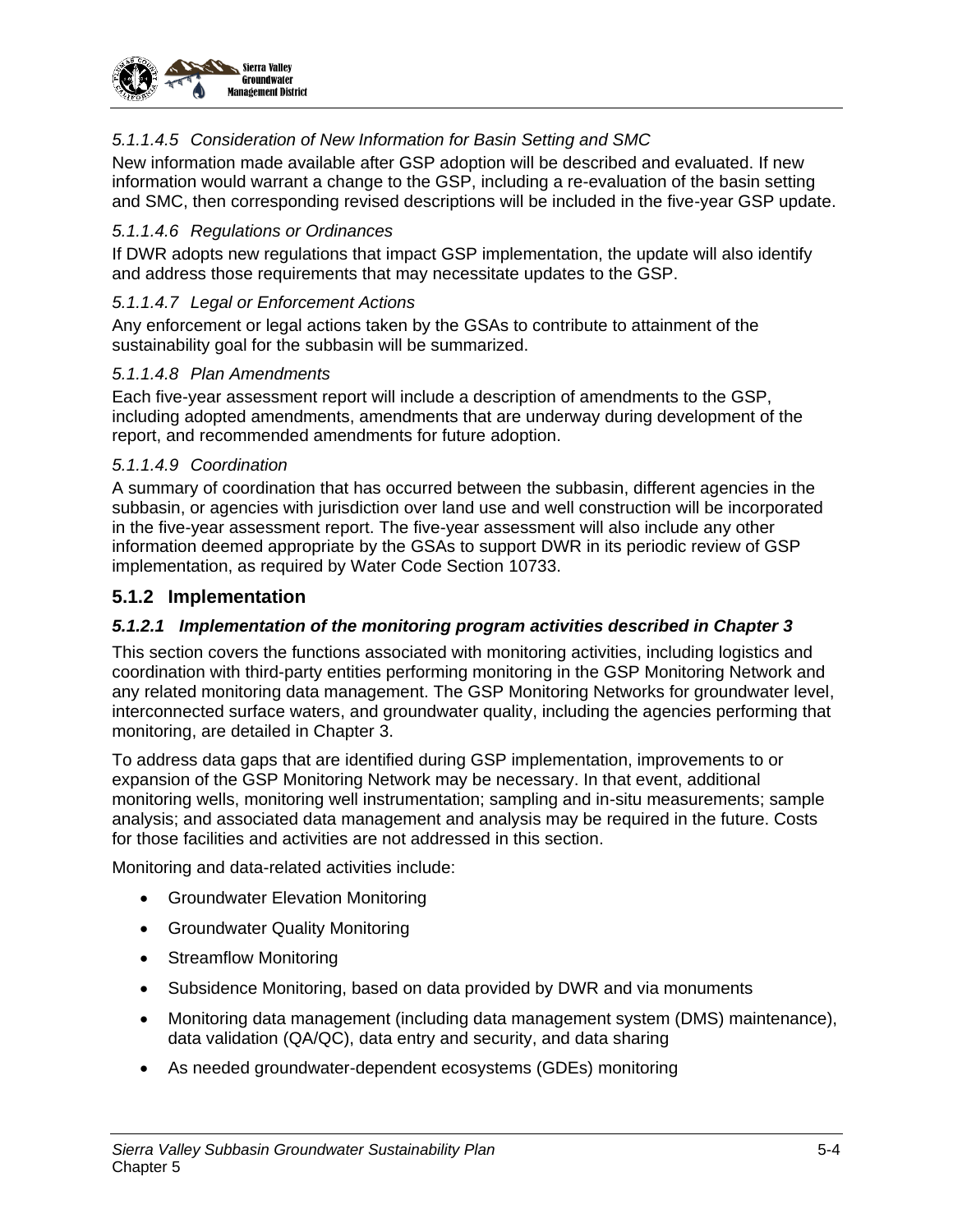

### *5.1.2.2 Technical support, including Sierra Valley Subbasin Integrated Hydrological Model (SVIHM) model updates, SMC tracking, other data analysis and technical support*

**SVIHM updates –** Management activities and ongoing performance evaluation of the SMC are informed by SVIHM model output, which will require periodic updates and refinements as more data become available. Model updates and refinements help maintain, and potentially improve, the model functionality and its capabilities in providing more representative simulation results. These activities include incorporation of new model tools, features, and new data and calibration and model parameter updates as additional data from the monitoring network and stream gauges is obtained, use of SVIHM to update water budgets, assess water usage, and assess the status of basin-wide storage volumes, and related work to support ongoing simulations of PMAs and reporting requirements.

**SMC tracking –** Synthesis of data to analyze and track the status of compliance with SMC at the RMP wells and other monitoring locations included in the Monitoring Network. This information will comprise an essential element of the annual reports and five-year updates. A template for SMC tracking based on the annual report requirements from DWR is available in Appendix 5-2.

**Data analysis –** Additional data analysis and associated technical support, outside of the GSAs' resource capabilities, will be needed for annual reporting and five-year GSP update and outreach activities. The GSAs may also have an ongoing need for technical and administrative support for the subbasin management, such as vulnerability assessments for climate change, hydrologic technical support, assessment of managed aquifer recharge opportunities, economic and funding mechanisms assessments, and studies to address data gaps.

Results of the monitoring program activities will inform GSAs management actions and next steps. The flowchart shown in Figure 5.1.2-1 illustrates the process and decision points for the first five years of GSP implementation. This process will be refined, as necessary, throughout the first five years of GSP implementation and will be updated in parallel with the five-year evaluations. The initial GSP is a starting point toward achievement of the sustainability goal for the subbasin. Although available information and monitoring data have been evaluated throughout the GSP planning process to set SMC and define projects and management actions, there are gaps in knowledge and additional monitoring requirements. Information gained in the first five years of plan implementation, and through the planned monitoring network expansions, will be used to further refine the strategy outlined in this version of the GSP. The GSAs will work towards implementation of the GSP to meet all provisions of SGMA and will utilize available local resources, and likely resources from State and Federal agencies to achieve this. It is anticipated that coordination with other agencies that conduct monitoring and/or management activities will occur throughout GSP implementation to fund and conduct this important work. As described in Appendix 5-1, additional funding required may be achieved through fees, or other means, to support progress towards compliance with SGMA. The GSAs will use this preliminary flowchart to develop a more defined roadmap at the beginning of the implementation period in February 2022. Further detail on the prioritization and implementation timeline of PMAs can be found in the discussion of PMAs below.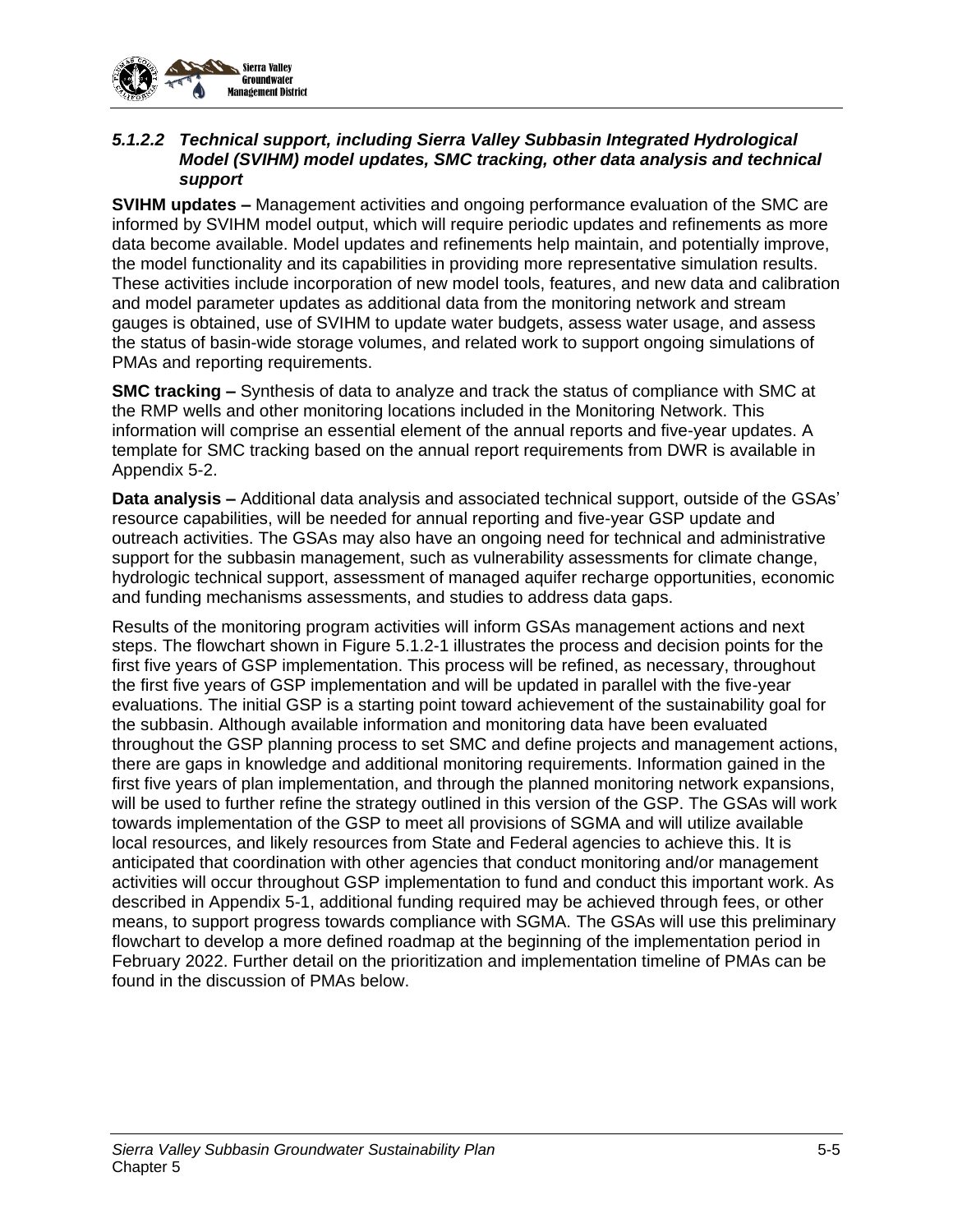



#### **Figure 5.1.2-1: GSP Implementation Process for the First Five Years of Implementation**

#### Notes:

- The road map is expected to be similar for the following five-year cycles*.*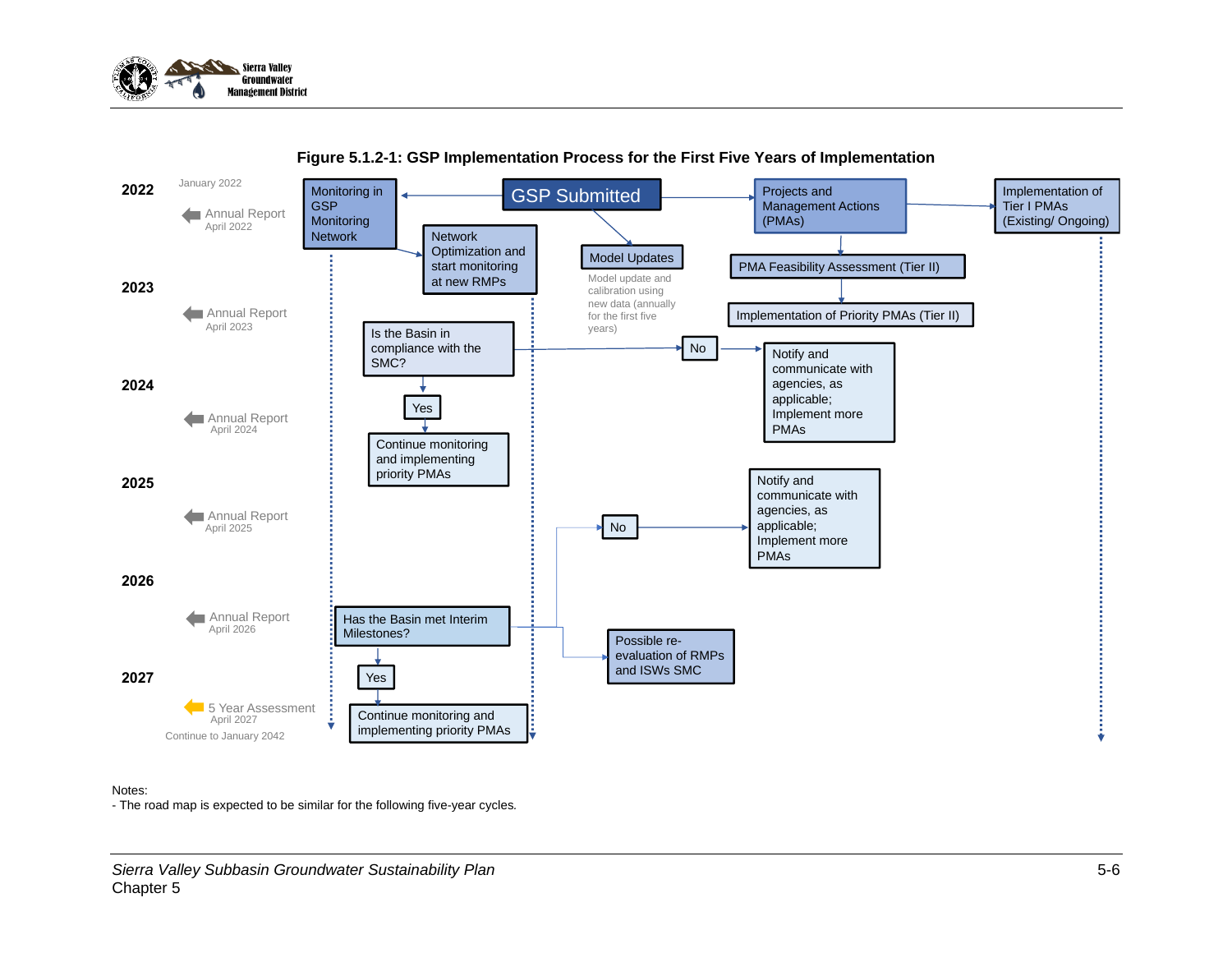

### *5.1.2.3 Re-evaluation of depletion of ISWs sustainable management criteria*

As discussed in Chapter 3, SMC set for ISWs are based on groundwater levels due to existing data gaps. However, installation of streamflow gages is an element of the ISW monitoring network, and a framework is proposed to re-assess available data, upon collection of additional data and information during GSP implementation to update depletion of ISWs sustainable management criteria and set them based on the rate and/or volume of streamflow depletion due to groundwater pumping, as required by SGMA. This action is planned to be preferably conducted during the first five -year evaluation of the Plan, or if available data is not sufficient, at the second five-year evaluation of the GSP. The cost of this re-evaluation which includes subtasks including but not limited to data analysis, SVIHM updates, and calibration, and additional monitoring, will be included in the respective round of periodic evaluation of GSP.

### *5.1.2.4 Re-evaluation of RMPs for different sustainability indicators*

Similar to the re-evaluation of depletion of ISWs SMC, Chapter 3 discusses the possible reevaluation of RMPs for chronic lowering of groundwater elevations, subsidence, and degradation of groundwater quality monitoring networks and SMC. The GSP is primarily utilizing the existing wells with established records of monitoring for its RMPs for chronic lowering of groundwater levels and for the decrease in storage. However, efforts are ongoing to supplement the monitoring networks with wells at suitable locations, establishing monitoring records. Upon collection of a sufficiently long record of measurements at such wells, it may be beneficial to the management of the subbasin if those dedicated monitoring wells are considered as RMPs. Needed analysis to assess if those wells satisfy the requirements of an RMP will be done before updating the plan. The cost of this re-evaluation will be included in the respective round of periodic evaluation of GSP and will be covered by new grant funding if possible.

### *5.1.2.5 Projects and Management Actions described in Chapter 4.*

Chapter 4 of this GSP identifies two different tiers of projects and management actions (PMAs) in the Basin, as follows:

- 1. Tier I: Existing PMAs that are currently being implemented and are anticipated to continue to be implemented and enhanced as proposed in Chapter 4.
- 2. Tier II: PMAs planned for near-term initiation and implementation (2022–2027) by individual member agencies or PMAs that may be implemented in the future, as necessary (initiation and/or implementation 2027–2042).

The PMAs listed in Chapter 4 reflect a collection of potential options that may be employed to support the sustainability goals outlined ed in this plan. Tier I PMAs are anticipated to continue to be implemented throughout the GSP implementation period. For the Tier II Potential PMAs and proposed enhancements to Tier 1 PMAs, a preliminary strategy for prioritization and associated criteria has been developed. As a first step in Plan implementation, Tier II PMAs and Tier II enhancements will be ranked using criteria including the projected effectiveness, complexity, cost, and level of support for the project or management action. This preliminary prioritization step will be initiated immediately after submission of the GSP to provide the GSAs with enough time to evaluate projects' feasibility and include the selected projects into future funding requests. The GSAs are expected to continue to refine this prioritization as more information on the feasibility, costs and anticipated benefits becomes available for these PMAs.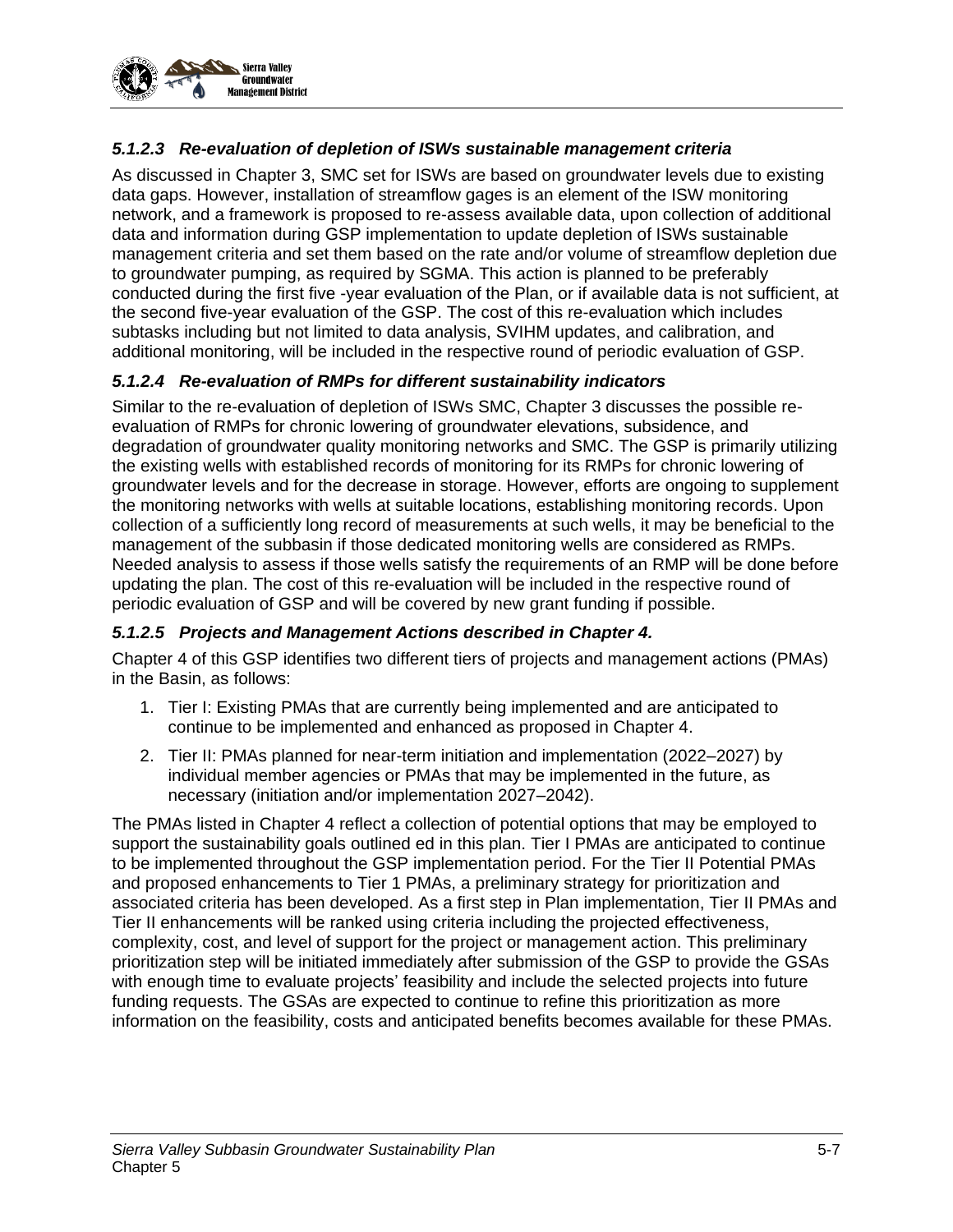

## **5.1.3 Outreach**

### *5.1.2.6 Coordination activities with other entities*

The GSAs may need to budget for ongoing coordination during GSP implementation. Coordination will be required with the following entities on the following topical areas:

- With agencies in the subbasin with land use jurisdiction to identify and communicate regarding activities that may impact basin sustainability.
- With local utility districts and irrigators, to obtain updated information regarding water use efficiency programs, encourage such programs, and obtain information regarding the impacts of those programs on water demands.
- With Sierra and Plumas County Environmental Health Divisions to implement as needed updates environmental regulations, ordinances, and existing procedures for new and existing groundwater wells such as well permitting.
- With entities sponsoring projects, such as recharge, forest management or efficiency improvements in the subbasin that will provide benefits to attainment of sustainability goals and objectives, including support for grant funding.
- With any other entities working in the subbasin to support the sustainability goal and aspirational watershed goal, as applicable.

To achieve this coordination, the GSAs may need to develop additional governance and communication processes to support these activities efficiently and effectively.

### *5.1.2.7 Outreach to stakeholders*

Activities under this element of the GSP implementation plan include continuation of education, outreach, and engagement with stakeholders, building off the framework and activities established in the Communication and Engagement Plan, as described in Appendix 2-3. Such activities performed during GSP implementation include maintaining the SVGMD website and the online/social media presence, community meetings, workshops, and public events. These activities may also include electronic newsletters, informational surveys, coordination with entities conducting outreach to diverse communities in the Basin, and development of brochures and print materials. Decisions regarding the nature and extent of these outreach activities will be made by the GSA.

# **5.2 Estimate of GSP Implementation Costs**

The implementation costs for the Sierra Valley GSP will include funding for functions associated with the GSP implementation elements described above, including GSAs management and administration, monitoring, technical support, data management, coordination, reporting, management actions, and outreach. GSP implementation costs will also cover the building of sufficient fiscal reserves to address other potential costs for the twenty-year implementation horizon.

### **5.2.1 Projected Implementation Costs**

Implementation of the GSP over the 20-year planning horizon is projected to cost \$68,500 - \$142,000 annually for operation and maintenance along with capital projects, which are expected to be funded through future available grants. A breakdown of these costs by implementation element is summarized in [Table 5.2.1-1.](#page-9-0) These costs are based on the best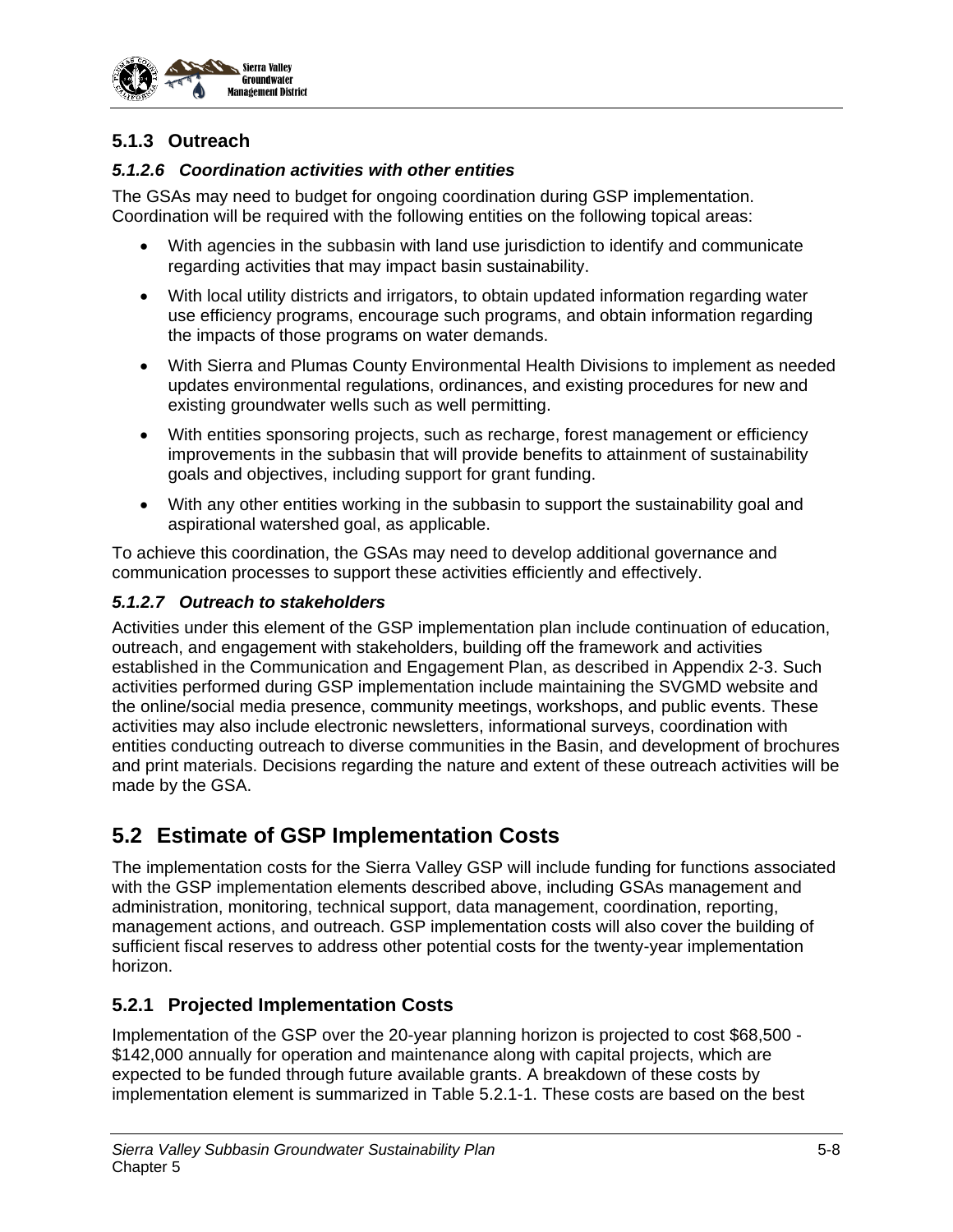

available estimates at the time of Plan development and may vary throughout the period of Plan implementation. Costs include 3% annual Consumer Price Index increases and the cost of each task may vary in different years. For example, the five -year assessment cost may need to be primarily funded every 4 to 5 years. Overall, GSP implementation cost, not including capital projects, is estimated to fall within the total range provided. If the GSAs develop additional projects or management actions during the GSP implementation period, the cost estimates will be refined and reported to DWR through the annual reports or five-year periodic assessments. Similarly, grant awards may offset some of the costs estimated and shown in [Table 5.2.1-1.](#page-9-0)

Development of this GSP was funded largely through a Proposition 1 Groundwater Grant Program and Proposition 68 Grant. The GSAs will pursue additional grant funding for GSP implementation as it is available. In the following analysis, it is assumed that the GSAs will identify other sources of funding to cover GSP implementation costs. Sources of funding are being considered and are presented in Appendix 5-1. The exact funding mechanisms will be decided by the GSAs and will depend on their legal authority.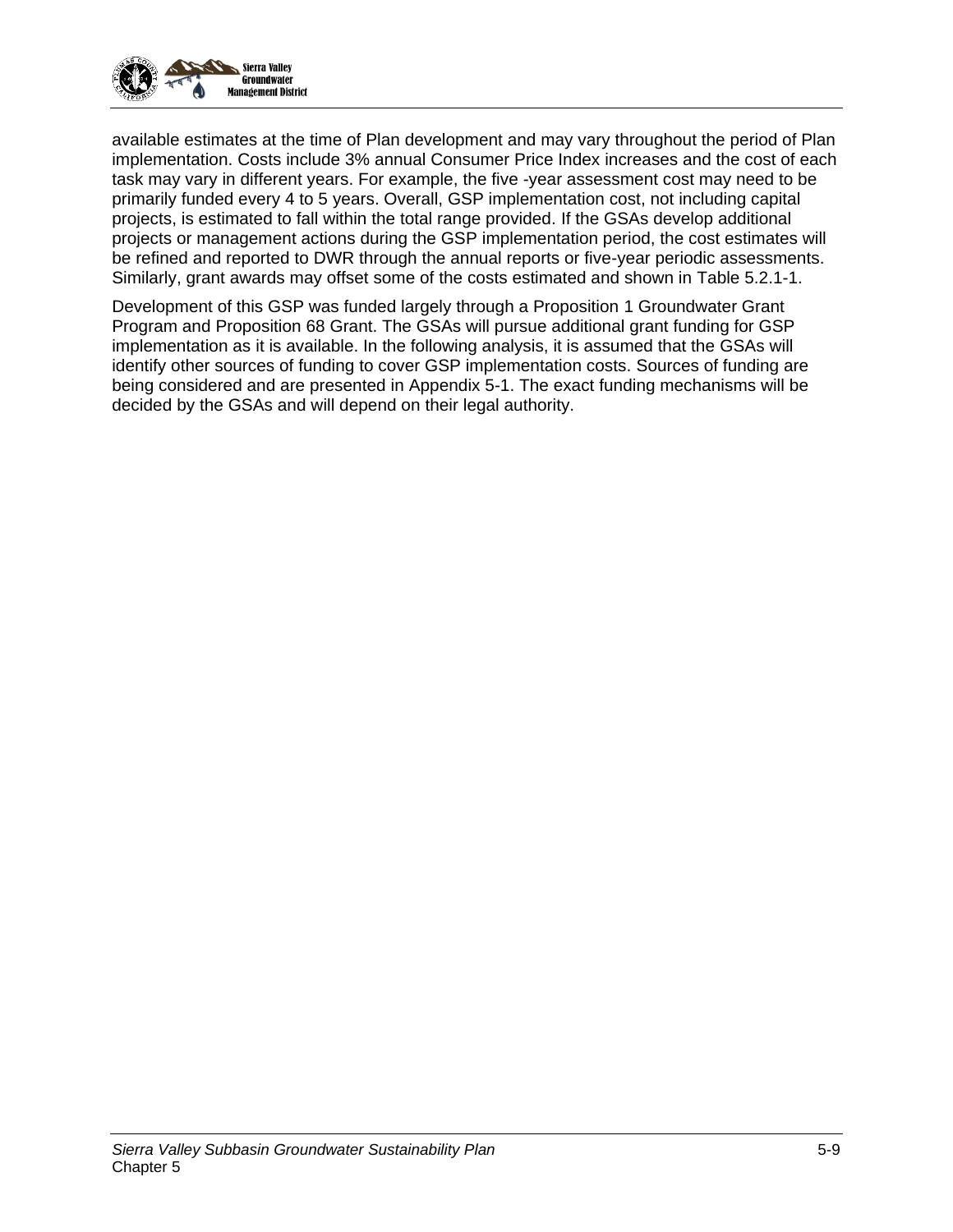

<span id="page-9-0"></span>

| <b>GSP Implementation Tasks</b>                                                     | <b>Recurring Annual Cost</b>             |  |  |  |  |  |  |
|-------------------------------------------------------------------------------------|------------------------------------------|--|--|--|--|--|--|
| GSAs Management, Administration, Legal and<br><b>Day-to-Day Operations</b>          | \$7,000-\$22,000                         |  |  |  |  |  |  |
| <b>Administrative Staff Support /Accounting</b>                                     | <b>TBD</b>                               |  |  |  |  |  |  |
| GSAs management and staff support                                                   | TBD                                      |  |  |  |  |  |  |
| Legal support                                                                       | TBD                                      |  |  |  |  |  |  |
| Data management                                                                     | <b>TBD</b>                               |  |  |  |  |  |  |
| <b>GSP Reporting</b>                                                                |                                          |  |  |  |  |  |  |
| <b>Annual Reports</b>                                                               | \$11,000-\$20,000                        |  |  |  |  |  |  |
| 5-Year GSP Assessments                                                              | <b>TBD</b>                               |  |  |  |  |  |  |
| Tier I: Existing or Ongoing Projects and Management Actions                         |                                          |  |  |  |  |  |  |
| High-capacity wells Inventory and Metering                                          | Included in Monitoring                   |  |  |  |  |  |  |
| Monitoring                                                                          | \$32,000-\$45,000                        |  |  |  |  |  |  |
| <b>Modeling Updates</b>                                                             | $$11,500 - $37,000$                      |  |  |  |  |  |  |
| <b>Education &amp; Outreach</b>                                                     | \$7,000-\$18,000                         |  |  |  |  |  |  |
| <b>Well Permit Ordinance</b>                                                        | <b>TBD</b>                               |  |  |  |  |  |  |
| <b>Water Reuse</b>                                                                  | <b>TBD</b>                               |  |  |  |  |  |  |
| Sierra Brooks-Smithneck Wildland Urban Interface Fuels<br><b>Reduction Project</b>  | <b>TBD</b>                               |  |  |  |  |  |  |
| Tier II: Planned Projects and Management Actions                                    |                                          |  |  |  |  |  |  |
| <b>Agricultural Efficiency Improvements</b>                                         | TBD/Prop 68 Funding                      |  |  |  |  |  |  |
| Agricultural Water Use Management                                                   | TBD                                      |  |  |  |  |  |  |
| All wells Inventory                                                                 | TBD                                      |  |  |  |  |  |  |
| Reoperation of Surface Water Supplies                                               | <b>TBD</b>                               |  |  |  |  |  |  |
| Off-Stream Storage                                                                  | TBD                                      |  |  |  |  |  |  |
| <b>Drought Mitigation Planning</b>                                                  | TBD                                      |  |  |  |  |  |  |
| Water Conservation and Demand Management                                            | TBD                                      |  |  |  |  |  |  |
| Watershed and Upland Management and Restoration                                     | TBD/Leverage multiple funding<br>sources |  |  |  |  |  |  |
| <b>Voluntary Managed Land Repurposing</b>                                           | <b>TBD</b>                               |  |  |  |  |  |  |
| Groundwater Recharge/Managed Aquifer Recharge                                       | <b>TBD</b>                               |  |  |  |  |  |  |
| Assessment of Post-Fire Hydrology and Potential Water<br><b>Supply Augmentation</b> | <b>TBD</b>                               |  |  |  |  |  |  |
| <b>Total</b>                                                                        | \$68,500-\$142,000                       |  |  |  |  |  |  |

### **Table 5.2.1-1 Summary of Preliminary GSP Implementation Costs**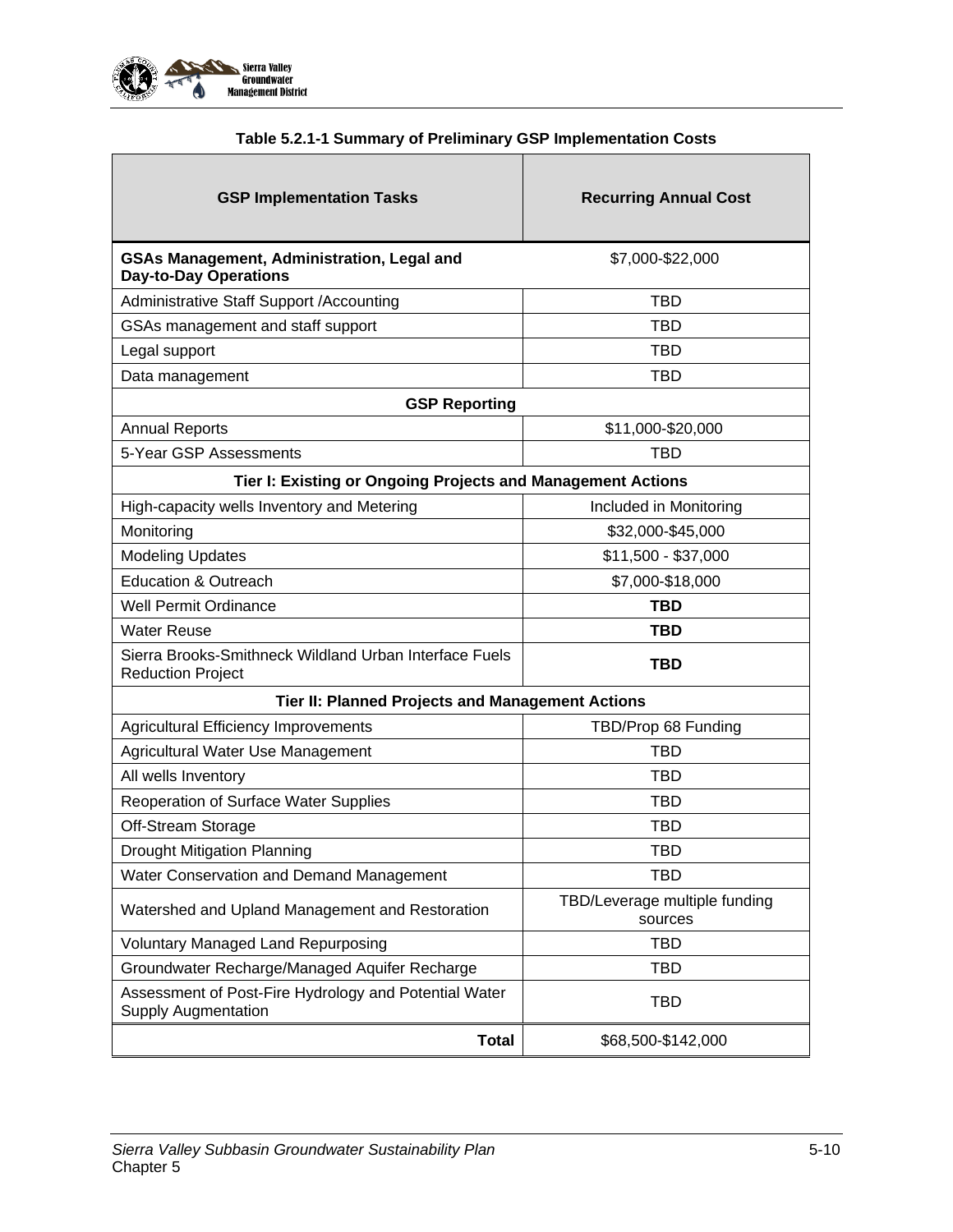

### **5.2.2 Financial Reserves and Contingencies**

To mitigate financial risks associated with expense overruns due to unanticipated expenditures and actual expenses exceeding estimated costs, the GSAs may carry a general reserve with no restrictions on the types of expenses for which it can be used. Adoption of a financial reserves policy is authorized by SGMA Sections 10730(a) and 10730.2(a)(1).

### **5.2.3 Total Implementation Costs Through 2042**

The implementation of this GSP is estimated to have a total annual cost of \$68,500 – \$142,000 excluding capital projects based on the best available information at the time of Plan preparation and submittal. Actual cost of the GSP implementation for each year will depend on the specific tasks that need to be conducted during that year. The breakdown of this total estimated annual cost is presented by major budget category in [Table 5.2.1-1.](#page-9-0)

# **5.3 Schedule for Implementation**

The final GSP will be presented to the GSA Boards for adoption in January 2022 and will be submitted to DWR no later than January 31, 2022.

### **5.3.1 Preliminary Schedule**

The preliminary schedule for agency administration, management, and coordination activities, GSP reporting, and community outreach and education are provided in [Table 5.3.1-1.](#page-11-0) While most activities are continuous during GSP implementation, annual reports will be submitted to DWR by April 1<sup>st</sup> of each year and periodic five-year assessment reports will be submitted to DWR by April 1<sup>st</sup> every five years after the initiation of Plan implementation in 2022 (i.e., assessment report submittal in 2027, 2032, 2037, and 2042).

To provide a sense of how the planned GSP implementation actions will need to be coordinated, a more detailed potential schedule for implementing the existing and potential management actions is shown in [Table 5.3.1-2Table 5.3.1-2.](#page-12-0) The table provides a detailed list of actions for each quarter of 2022, details for the following years will be developed at the beginning of the implementation phase and based on preliminary results of the PMAs that are being implemented. As shown in [Table 5.3.1-2,](#page-12-0) monitoring of groundwater levels is an existing and ongoing management action. As described in Chapters 3 and 4, additional monitoring will be implemented for subsidence, water quality and ISWs/GDEs. The summary of existing and planned monitoring activities from Chapter 3 is repeated in [Table 5.3.1-3](#page-16-0) to provide a more complete picture of monitoring that will be included in GSP implementation.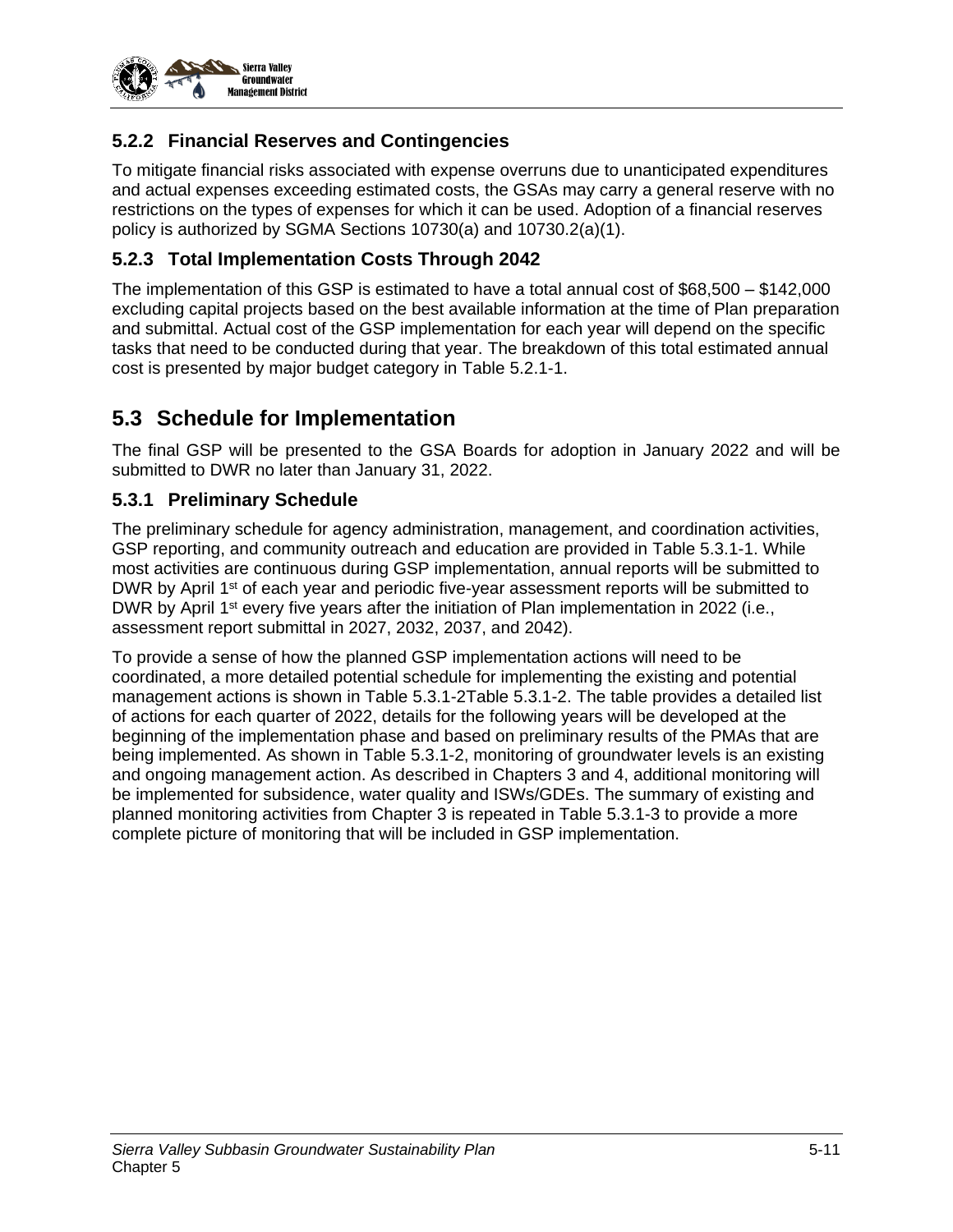

<span id="page-11-0"></span>

|                                                         |                         | 2022-2042 |  |  |                                                                                                          |   |  |  |  |   |  |  |           |           |           |  |  |  |           |
|---------------------------------------------------------|-------------------------|-----------|--|--|----------------------------------------------------------------------------------------------------------|---|--|--|--|---|--|--|-----------|-----------|-----------|--|--|--|-----------|
|                                                         | Start                   |           |  |  | 2022 2023 2024 2025 2026 2027 2028 2029 2030 2031 2032 2033 2034 2035 2036 2037 2038 2039 2040 2041 2042 |   |  |  |  |   |  |  |           |           |           |  |  |  |           |
| <b>Data Management and Reporting</b>                    |                         |           |  |  |                                                                                                          |   |  |  |  |   |  |  |           |           |           |  |  |  |           |
| <b>Milestones</b>                                       |                         |           |  |  |                                                                                                          |   |  |  |  |   |  |  |           |           |           |  |  |  |           |
| <b>GSP Submitted to DWR</b>                             | January 2022            |           |  |  |                                                                                                          |   |  |  |  |   |  |  |           |           |           |  |  |  |           |
| Groundwater Sustainability Goal Attained                | January 2042            |           |  |  |                                                                                                          |   |  |  |  |   |  |  |           |           |           |  |  |  | $\bullet$ |
| Reporting                                               |                         |           |  |  |                                                                                                          |   |  |  |  |   |  |  |           |           |           |  |  |  |           |
| Annual Reporting                                        | April 2022              |           |  |  | $\bullet$                                                                                                | n |  |  |  | c |  |  | $\bullet$ | $\bullet$ | $\bullet$ |  |  |  |           |
| 5-Year Evaluations                                      | April 2027              |           |  |  |                                                                                                          |   |  |  |  |   |  |  |           |           |           |  |  |  |           |
| Possible re-evaluation of GSP RMPs                      | April 2027              |           |  |  |                                                                                                          |   |  |  |  |   |  |  |           |           |           |  |  |  |           |
| Possible re-evaluation of depletion of ISWs SMC         | April 2027              |           |  |  |                                                                                                          |   |  |  |  |   |  |  |           |           |           |  |  |  |           |
| <b>Monitoring</b>                                       |                         |           |  |  |                                                                                                          |   |  |  |  |   |  |  |           |           |           |  |  |  |           |
| Monitoring: Groundwater (all)                           | Quarterly or Continuous |           |  |  |                                                                                                          |   |  |  |  |   |  |  |           |           |           |  |  |  |           |
| Monitoring: Streamflow                                  | Continuous              |           |  |  |                                                                                                          |   |  |  |  |   |  |  |           |           |           |  |  |  |           |
| Monitoring: Stream transects                            | Continuous              |           |  |  |                                                                                                          |   |  |  |  |   |  |  |           |           |           |  |  |  |           |
| Groundwater Quality Monitoring Network Expansion        | January 2022            |           |  |  |                                                                                                          |   |  |  |  |   |  |  |           |           |           |  |  |  |           |
| Data Management                                         | Continuous              |           |  |  |                                                                                                          |   |  |  |  |   |  |  |           |           |           |  |  |  |           |
| <b>Outreach and Education</b>                           |                         |           |  |  |                                                                                                          |   |  |  |  |   |  |  |           |           |           |  |  |  |           |
| Stakeholder Outreach and Education                      | Continuous              |           |  |  |                                                                                                          |   |  |  |  |   |  |  |           |           |           |  |  |  |           |
| <b>Projects and Management Actions</b>                  |                         |           |  |  |                                                                                                          |   |  |  |  |   |  |  |           |           |           |  |  |  |           |
| Teir I PMAs: Ongoing                                    | January 2022            |           |  |  |                                                                                                          |   |  |  |  |   |  |  |           |           |           |  |  |  |           |
| Teir II PMAs: Feasibility study and prioritization upon |                         | О         |  |  |                                                                                                          |   |  |  |  |   |  |  |           |           |           |  |  |  |           |
| funding availability                                    | January 2022            |           |  |  |                                                                                                          |   |  |  |  |   |  |  |           |           |           |  |  |  |           |
| Teir II PMAs: Implementation of highly prioritized      | January 2023            |           |  |  |                                                                                                          |   |  |  |  |   |  |  |           |           |           |  |  |  |           |
| PMAs depending of funding availability                  |                         |           |  |  |                                                                                                          |   |  |  |  |   |  |  |           |           |           |  |  |  |           |

### **Table 5.3.1-1: Preliminary GSP Implementation Schedule**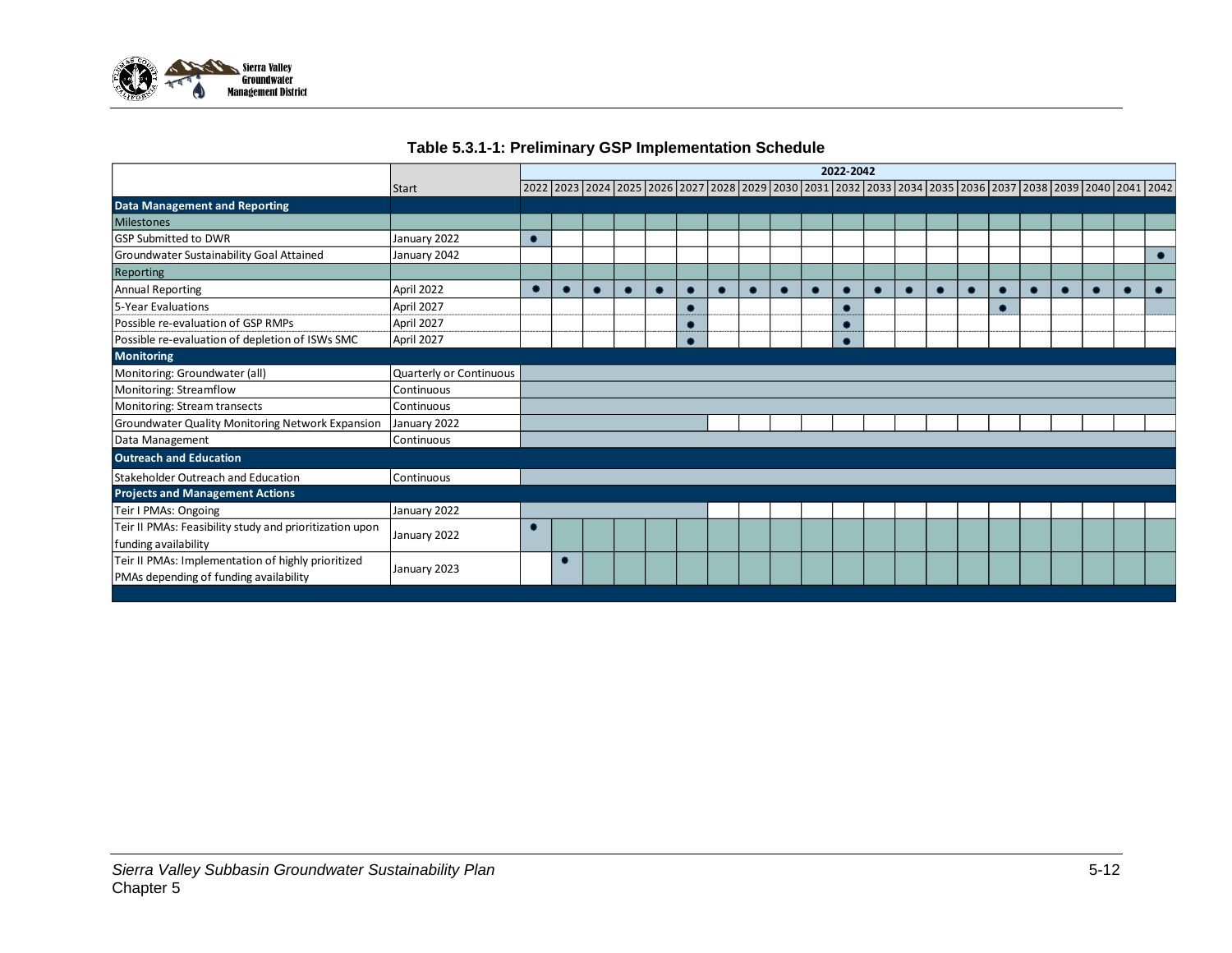

<span id="page-12-0"></span>

|                                                                                                                                                                                                                    |                                                               |                                                                                                                    | <b>GSP Implementation Year<sup>1</sup></b> |                           |              |                |              |              |              |      |
|--------------------------------------------------------------------------------------------------------------------------------------------------------------------------------------------------------------------|---------------------------------------------------------------|--------------------------------------------------------------------------------------------------------------------|--------------------------------------------|---------------------------|--------------|----------------|--------------|--------------|--------------|------|
|                                                                                                                                                                                                                    |                                                               |                                                                                                                    |                                            |                           | 1 (2022)     |                | $\mathbf 2$  | 3            | 3            | 5    |
| <b>Task and Project and Management</b><br><b>Action (Chapter 4)</b>                                                                                                                                                | <b>Status</b>                                                 | <b>Funding</b>                                                                                                     | Q1                                         | Q2                        | Q3           | Q <sub>4</sub> | 2023         | 2024         | 2025         | 2026 |
| <b>Existing (on-going) and Required</b>                                                                                                                                                                            |                                                               |                                                                                                                    |                                            |                           |              |                |              |              |              |      |
| Inventory and Metering for high-capacity Wells (see Chapter 4.2.1)                                                                                                                                                 |                                                               |                                                                                                                    |                                            |                           |              |                |              |              |              |      |
| Flow Meter Readings during Irrigation<br>Season                                                                                                                                                                    | On-going, Monthly                                             | SVGMD Existing O&M                                                                                                 |                                            | $\mathbf{x}$              | X            | $\mathsf{x}$   | X            | X.           | X.           | X.   |
| Flow Meter Replacements (nineteen<br>planned)                                                                                                                                                                      | On-going (completion<br>by April 15, 2022)                    | <b>DWR Grant - Existing</b>                                                                                        | $\mathsf{x}$                               | $\boldsymbol{\mathsf{x}}$ |              |                |              |              |              |      |
| GSA activities after GSP submission: Monitoring and Reporting (Chapter 4.2.2)                                                                                                                                      |                                                               |                                                                                                                    |                                            |                           |              |                |              |              |              |      |
| Water Level Measurements at existing<br>SVGMD MW1-MW7 and W1-W6<br>(includes winter monthly monitoring for<br>post-pumping recovery); Subsidence,<br>water quality; continuous monitoring to<br>assess GDE and ISW | On-going, Monthly<br>except in winter<br>months or continuous | SVGMD Existing O&M                                                                                                 |                                            | $\mathbf{x}$              | $\mathbf{x}$ | $\mathbf{x}$   | $\mathbf{x}$ | $\mathbf{x}$ | $\mathbf{x}$ | x    |
| Annual Report (water levels, pumped<br>volumes, differences in water levels,<br>ongoing and planned actions)                                                                                                       | Required, April 1st<br>Submittal to DWR                       | <b>NOT CURRENTLY</b><br>FUNDED, but propose<br>using existing DWR<br>grant to develop first<br>report and template | $\mathsf{x}$                               |                           |              |                | X            | X            | X            |      |
| 5-Year Basin Status Report, including<br>modelling updates                                                                                                                                                         | Required                                                      | <b>NOT CURRENTLY</b><br><b>FUNDED</b>                                                                              |                                            |                           |              |                |              |              |              | X.   |

<sup>&</sup>lt;sup>1</sup> **x** = occurs, blue = funded by existing DWR grant to SVGMD, orange = funded by existing SVGMD revenue, yellow = funded directly by **DWR)**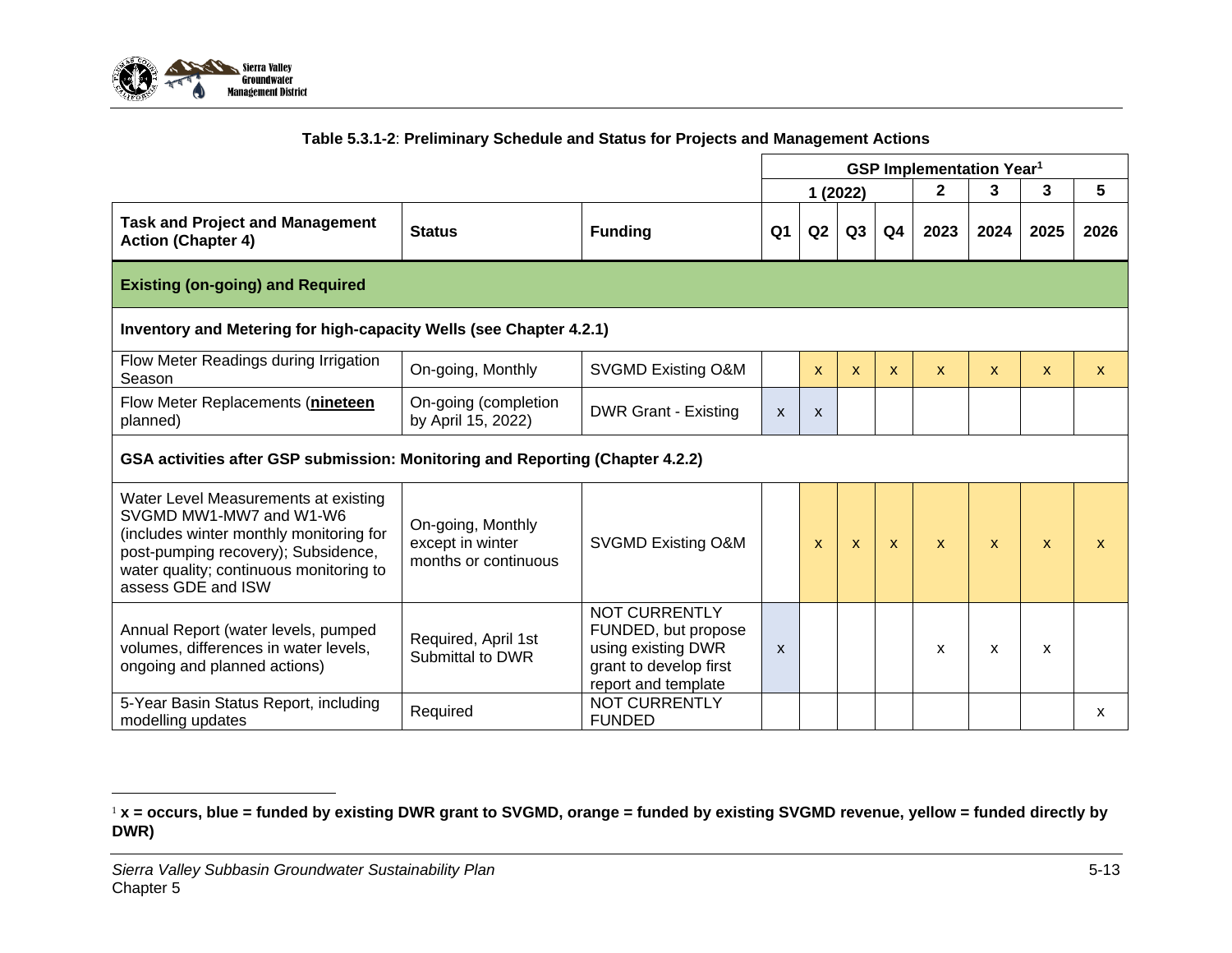

|                                                                                                                                                                                             |                                                           |                                                                                                                                                                | <b>GSP Implementation Year<sup>1</sup></b> |              |              |                           |              |              |              |              |
|---------------------------------------------------------------------------------------------------------------------------------------------------------------------------------------------|-----------------------------------------------------------|----------------------------------------------------------------------------------------------------------------------------------------------------------------|--------------------------------------------|--------------|--------------|---------------------------|--------------|--------------|--------------|--------------|
|                                                                                                                                                                                             |                                                           |                                                                                                                                                                | 1 (2022)                                   |              |              |                           | $\mathbf{2}$ | 3.           | 3            | 5            |
| <b>Task and Project and Management</b><br><b>Action (Chapter 4)</b>                                                                                                                         | <b>Status</b>                                             | <b>Funding</b>                                                                                                                                                 | Q <sub>1</sub>                             | Q2           | Q3           | Q <sub>4</sub>            | 2023         | 2024         | 2025         | 2026         |
| <b>Additional Existing PMAs (4.2)</b>                                                                                                                                                       |                                                           |                                                                                                                                                                |                                            |              |              |                           |              |              |              |              |
| Well Permit Ordinance (4.2.5)                                                                                                                                                               | Ongoing                                                   | SVGMD Existing O&M                                                                                                                                             |                                            | $\mathsf{X}$ | $\mathsf{x}$ | $\mathsf{x}$              | $\mathsf{x}$ | $\mathsf{x}$ | $\mathsf{x}$ | $\mathsf{x}$ |
| Water Reuse (4.2.6)                                                                                                                                                                         | SVGMD to coordinated<br>with existing efforts             | <b>TBD</b>                                                                                                                                                     |                                            | X            | X            |                           |              |              |              |              |
| Sierra Brooks- Smithneck Wildland<br>Urban Interface Fuels Reduction<br>Project (4.2.7)                                                                                                     | SVGMD to explore<br>coordination with<br>existing project | <b>TBD</b>                                                                                                                                                     |                                            | X            | X            |                           |              |              |              |              |
| Proposed Advancement of Potential Projects & Management Actions (4.3): prioritization to be considered in February 2022                                                                     |                                                           |                                                                                                                                                                |                                            |              |              |                           |              |              |              |              |
| <b>Agricultural Efficiency Improvements</b><br>(4.3.1)                                                                                                                                      | Initiated Q4 2021 and<br>Q1 2022                          | Identify opportunities<br>and implement pilot<br>studies covered by<br>existing DWR grant;<br>future large scale<br><b>IMPLEMENTATION</b><br><b>NOT FUNDED</b> | $\mathsf{x}$                               | $\mathsf{x}$ | $\mathsf{x}$ | $\mathsf{x}$              | X            | $\mathsf{x}$ | X            |              |
| Reoperation of Surface Water Supplies<br>(4.3.4) Preliminary Feasibility Review<br>for Frenchman Reservoir and Little<br>Last Chance Creek Resource; Lake<br>Davis water source utilization | Q1 - Q3 2022                                              | Feasibility study funded<br>through existing DWR<br>Grant                                                                                                      |                                            | $\mathsf{x}$ | $\mathsf{x}$ | $\boldsymbol{\mathsf{x}}$ |              |              |              |              |
| Additional Off-stream storage (4.3.5)                                                                                                                                                       | Q1 - Q3 2022                                              | Feasibility study funded<br>through existing DWR<br>Grant                                                                                                      |                                            | X            | X            | X                         |              |              |              |              |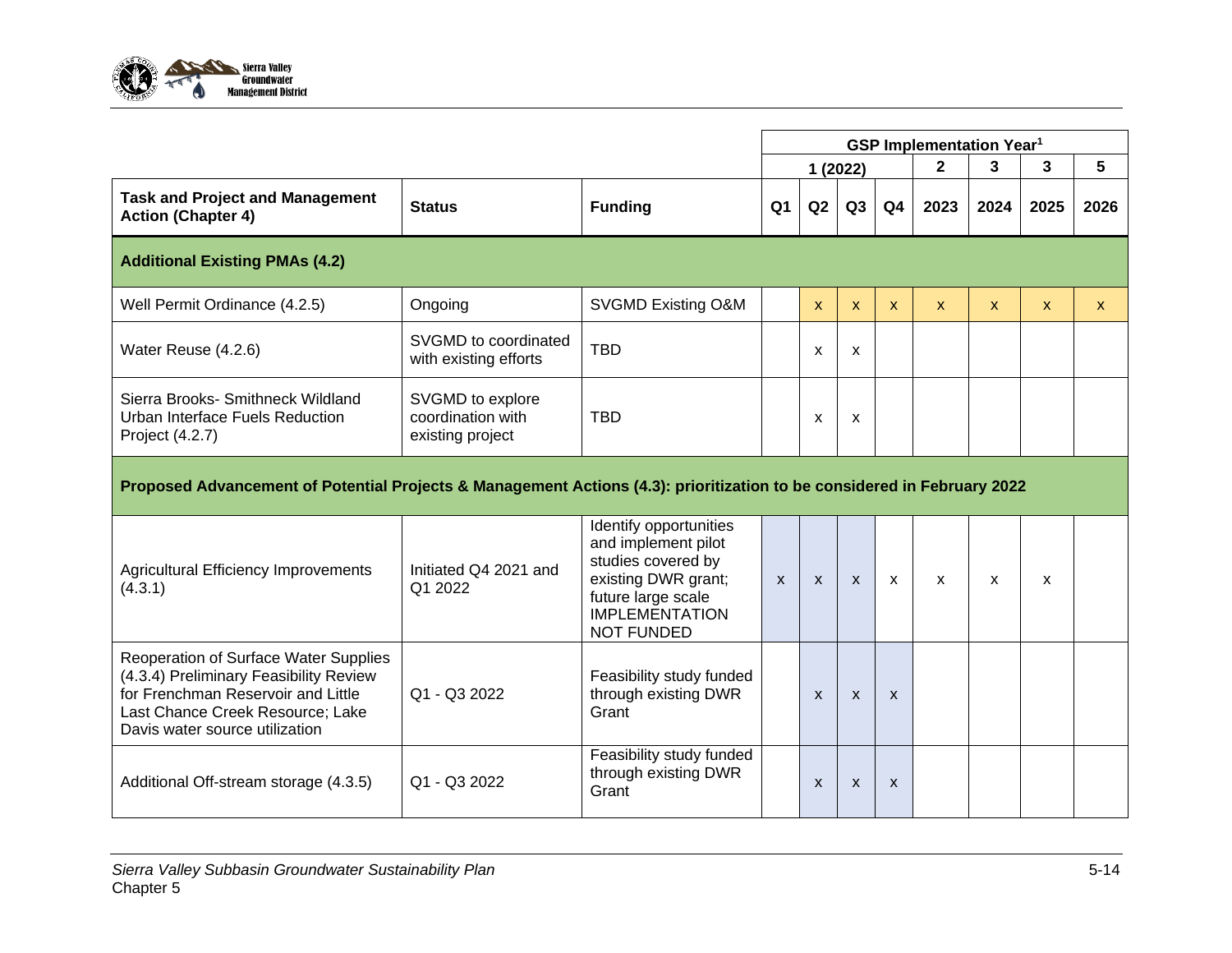

|                                                                                                                                      |                                                                                                                                        |                                                                                                               | <b>GSP Implementation Year<sup>1</sup></b> |              |                           |                           |              |      |              |      |
|--------------------------------------------------------------------------------------------------------------------------------------|----------------------------------------------------------------------------------------------------------------------------------------|---------------------------------------------------------------------------------------------------------------|--------------------------------------------|--------------|---------------------------|---------------------------|--------------|------|--------------|------|
|                                                                                                                                      |                                                                                                                                        |                                                                                                               | 1 (2022)                                   |              |                           |                           | $\mathbf{2}$ | 3    | $\mathbf{3}$ | 5    |
| <b>Task and Project and Management</b><br><b>Action (Chapter 4)</b>                                                                  | <b>Status</b>                                                                                                                          | <b>Funding</b>                                                                                                | Q <sub>1</sub>                             | Q2           | Q3                        | Q <sub>4</sub>            | 2023         | 2024 | 2025         | 2026 |
| Preliminary Feasibility for Groundwater<br>Recharge/Managed Aquifer Recharge<br>(4.3.10)                                             | Q1 - Q3 2022                                                                                                                           | Feasibility study funded<br>through existing DWR<br>Grant                                                     |                                            | $\mathsf{x}$ | $\boldsymbol{\mathsf{x}}$ | $\boldsymbol{\mathsf{x}}$ |              |      |              |      |
| Prepare Additional Grant Funding<br>Applications based on Feasibility<br>Reviews and on prioritization discussed<br>in February 2022 | Q3-Q4 2022 (as<br>available)                                                                                                           | <b>NOT CURRENTLY</b><br><b>FUNDED</b>                                                                         |                                            |              |                           | X                         | X            | X    | $\mathsf{x}$ | X    |
| Education and Outreach (4.2.4)                                                                                                       | Quarterly to Annual<br>(TBD)                                                                                                           | <b>NOT CURRENTLY</b><br><b>FUNDED after GSP</b><br>completion                                                 | $\mathsf{x}$                               |              | $\mathsf{x}$              |                           | X            | X    | $\mathsf{x}$ | X    |
| Additional Possible Projects & Management Actions in 5-year Horizon (4.3)                                                            |                                                                                                                                        |                                                                                                               |                                            |              |                           |                           |              |      |              |      |
| Drought Mitigation Planning (4.3.6)                                                                                                  | <b>Scheduling Pending</b><br>release of State<br>Funding, TBD                                                                          | <b>NOT CURRENTLY</b><br><b>FUNDED - SEEK</b><br><b>STATE FUNDING</b>                                          | $\mathsf{x}$                               | X            | $\mathsf{x}$              | X                         | X            | X    | $\mathsf{x}$ | X    |
| Watershed and Upland Management<br>and Restoration (4.3.8)                                                                           | Feasible projects<br>identified and<br>prioritized within two<br>years<br>Implementation within<br>five years contingent<br>on funding | <b>NOT CURRENTLY</b><br><b>FUNDED - SEEK</b><br><b>FUNDING</b><br><b>OPPORTUNITIES</b><br><b>AND PARTNERS</b> | X                                          | $\mathsf{x}$ | $\boldsymbol{\mathsf{x}}$ | X                         | X            | X    | $\mathsf{x}$ | X    |
| <b>Voluntary Managed Land Repurposing</b><br>(4.3.9)                                                                                 | Feasible projects<br>identified and<br>prioritized within two<br>years<br>Implementation within                                        | <b>NOT CURRENTLY</b><br><b>FUNDED - SEEK</b><br><b>FUNDING</b><br><b>OPPORTUNITIES</b><br><b>AND PARTNERS</b> | X                                          | X            | X                         | X                         | X            | X    | $\mathsf{x}$ | X    |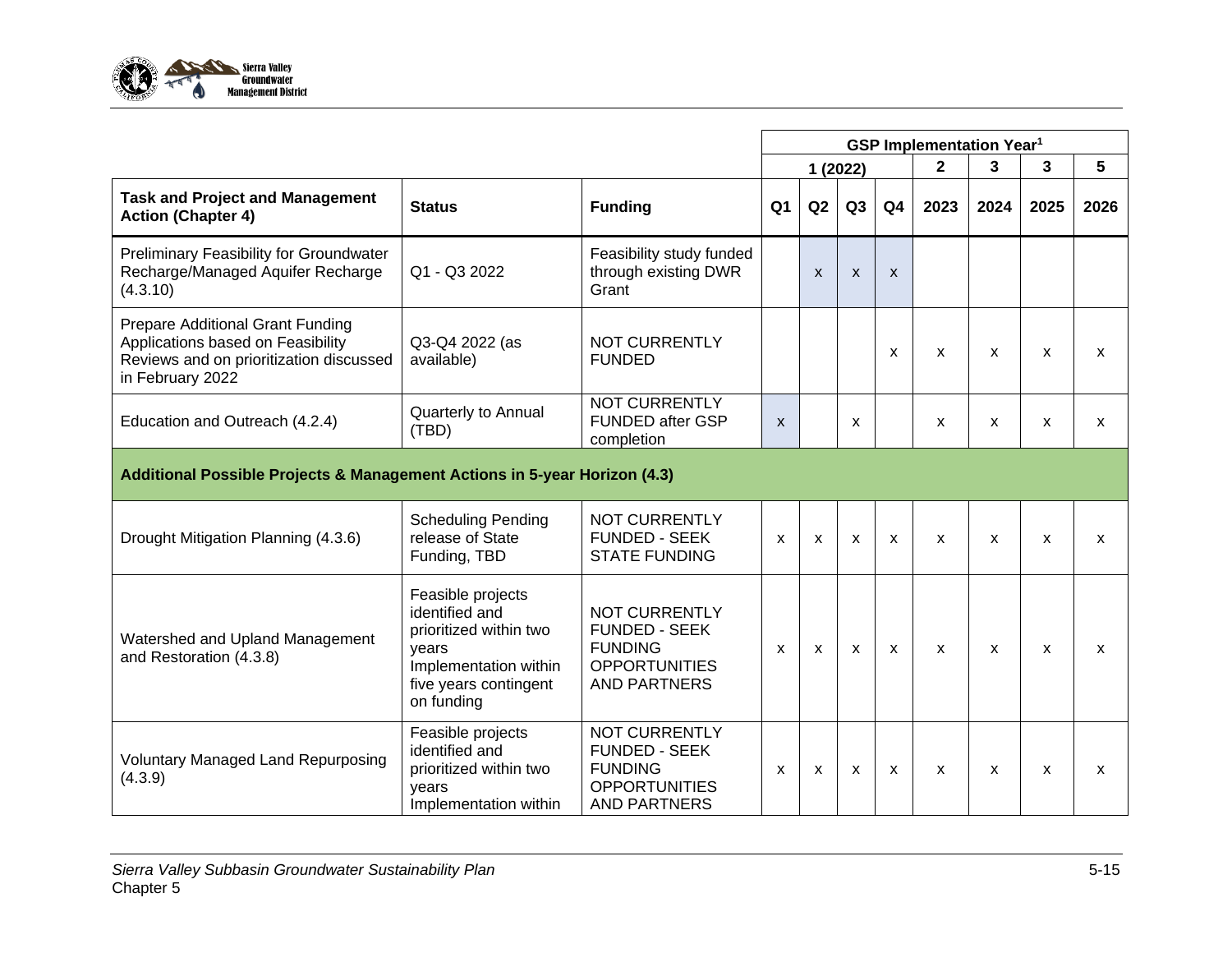

|                                                                                          |                                                                                                                                                                                                            |                                                                                                            | <b>GSP Implementation Year<sup>1</sup></b> |              |    |                |      |      |      |      |  |
|------------------------------------------------------------------------------------------|------------------------------------------------------------------------------------------------------------------------------------------------------------------------------------------------------------|------------------------------------------------------------------------------------------------------------|--------------------------------------------|--------------|----|----------------|------|------|------|------|--|
|                                                                                          |                                                                                                                                                                                                            |                                                                                                            | 1 (2022)                                   |              |    | $\mathbf{2}$   | 3    | 3    | 5    |      |  |
| <b>Task and Project and Management</b><br><b>Action (Chapter 4)</b>                      | <b>Status</b>                                                                                                                                                                                              | <b>Funding</b>                                                                                             | Q <sub>1</sub>                             | Q2           | Q3 | Q <sub>4</sub> | 2023 | 2024 | 2025 | 2026 |  |
|                                                                                          | five years contingent<br>on funding                                                                                                                                                                        |                                                                                                            |                                            |              |    |                |      |      |      |      |  |
| Assessment of Post-Fire Hydrology<br>and Potential Water Supply<br>Augmentation (4.3.11) | SVGMD to support the<br>project and coordinate<br>as needed with Plumas<br>Fire Safe Council to<br>collect data                                                                                            | <b>NOT CURRENTLY</b><br><b>FUNDED - SEEK</b><br><b>FUNDING</b><br><b>OPPORTUNITIES AS</b><br><b>NEEDED</b> | X                                          | $\mathsf{x}$ | X  | $\mathsf{x}$   | X    | X    | X    | X    |  |
| <b>Water Conservation and Demand</b><br>Management (4.3.7)                               | Approach to this<br>project would be based<br>on effectiveness of<br>other PMAs and the<br>implementation<br>approach would be<br>developed as needed<br>within the first 5 years<br>of GSP implementation | <b>TBD</b>                                                                                                 |                                            |              |    |                | X    | X    |      |      |  |
| <b>Climate Change Impact Assessment</b><br>(4.3.12)                                      | Approach to this effort<br>will be developed<br>within the first 5 years<br>of GSP implementation<br>and are based on<br>availability of new<br>climate change<br>scenarios                                | <b>NOT CURRENTLY</b><br><b>FUNDED - SEEK</b><br><b>FUNDING</b><br><b>OPPORTUNITIES AS</b><br><b>NEEDED</b> |                                            |              | X  | $\mathsf{x}$   | X    | X    |      |      |  |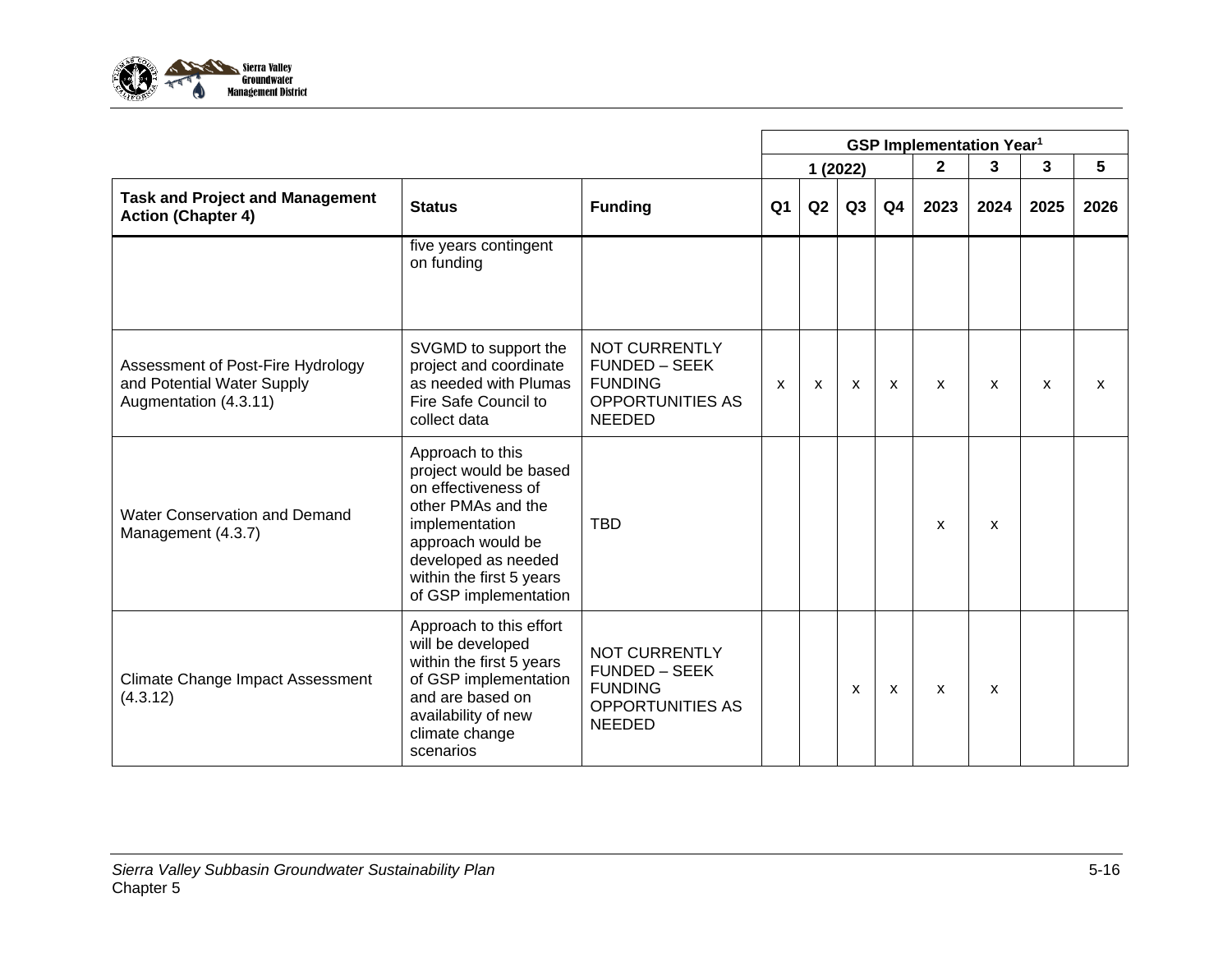

|                      | Wells                                                               |                  | <b>Measurement</b>                                                                                                                                                                                 | <b>Potential other</b>                           |                                                                                 |
|----------------------|---------------------------------------------------------------------|------------------|----------------------------------------------------------------------------------------------------------------------------------------------------------------------------------------------------|--------------------------------------------------|---------------------------------------------------------------------------------|
| <b>SMC</b>           | <b>Existing</b>                                                     | <b>New</b>       | measurement, based<br>on funding availability                                                                                                                                                      |                                                  |                                                                                 |
| Groundwater Levels   | 19 district wells<br>17 CASGEM wells                                | $\Omega$         | Measured at least 2x/year,<br>additional measurements<br>during the irrigation season<br>Measured at least 2x/year, but<br>with continuous measurements<br>in the latest multi-completion<br>wells | (a)                                              | N/A                                                                             |
| Storage              | Groundwater Levels as Proxy                                         |                  |                                                                                                                                                                                                    |                                                  | N/A                                                                             |
| <b>Water Quality</b> | 17                                                                  | Up to $6$<br>(b) | $1x/3$ years $(c)$                                                                                                                                                                                 | 1x/3<br>years <sup>(b)</sup>                     | N/A                                                                             |
| <b>ISW</b>           | 13 mostly shallow                                                   | $4^{(d)}$        | 13 at least quarterly and 4<br>continuously                                                                                                                                                        | (a)                                              | Up to Ten stream flow<br>gauges <sup>(e)</sup><br>and Eight stage gauges<br>(e) |
| Subsidence           | Groundwater<br>Levels as Proxy at<br>least for the first 2<br>vears |                  | InSAR Data (g)                                                                                                                                                                                     | 4<br>monume<br>$nts$ <sup><math>(f)</math></sup> |                                                                                 |

#### **Table 5.3.1-3: Summary of Existing and Proposed New Monitoring for Assessment of SMCs**

<span id="page-16-0"></span>(a) Telemetry may be employed to increase data collection frequency and minimize field visits.

(b) Five community members have volunteered their wells for inclusion in the water quality monitoring network. DWR is installing one new observation well that can be used for both groundwater level and groundwater quality monitoring. If incorporated in the network, the new DWR wells would be monitored on the same frequency as the other volunteered wells

- (c) Coordinate with existing GAMA water quality monitoring to obtain data
- (d) 4 existing shallow wells will be considered for installation of continuous pressure transducers in the area near Groundwater Dependent Ecosystem. Funding for the instrumentation is already available through the implementation grant and there are opportunities for more external funding (e.g., from USGS/DWR project). Cost of maintaining these stations will be minimal and data are expected to be downloaded twice per year.
- (e) More continuous data in existing shallow wells may be considered in the future as implementation funding become available and as the model provides more certainty about locations where these data are critical. Shallow wells will be paired with flow and/or stage gauges, pending funding availability over the first 5 years of the implementation period. Feasibility study required to assess potential locations. Gauges may benefit by using telemetry to provide continuous data.
- (f) Funding currently allocated to install monuments. Monuments will be surveyed as needed if InSAR data show undesirable results and at least every five years for the GSP updates.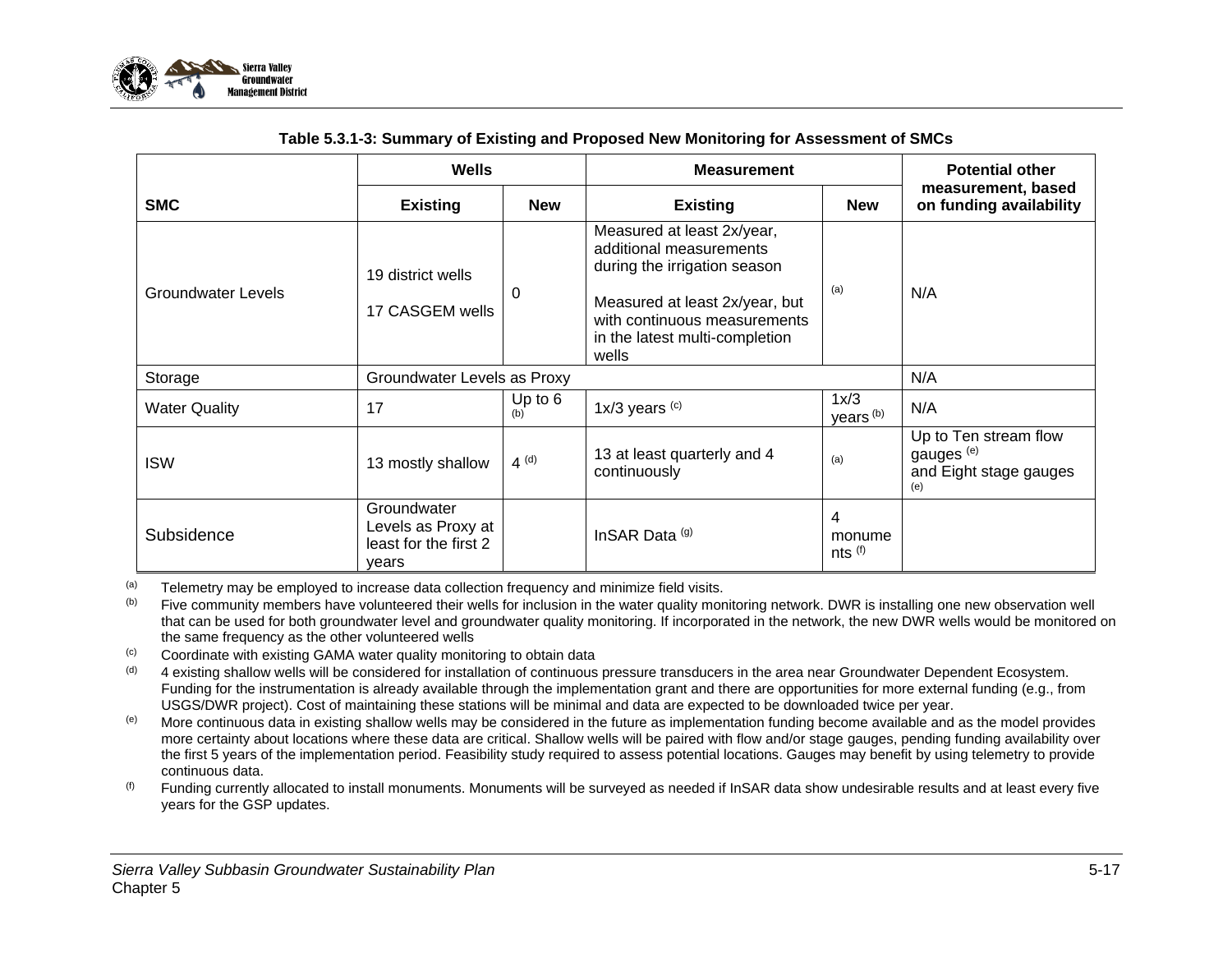

**5.4 Funding Sources and Mechanisms**SGMA authorizes GSAs to charge fees, such as pumping and permitting fees, to fund the costs of groundwater management and sustainability programs. Consistent with this approach, SVGMD has been funded by contributions from Sierra and Plumas Counties, management charges on parcels and on wells, and grants as described in more detail in Appendix 5-1.

### **5.4.1 Funding Opportunities**

The GSAs will pursue various funding opportunities from state and federal sources for GSP implementation. As the GSP implementation proceeds, the GSAs will further evaluate funding mechanisms and may perform a cost-benefit analysis of fee collection to support consideration of potential refinements. Appendix 5-1 presents examples of potential financing options. At the start of the GSP implementation, the GSAs will be funded according to the current fee structure as described in Appendix 5-1.

The need for additional revenue beyond the GSAs' existing revenue structure will be determined in the coming months. Several factors will be evaluated in choosing the optimal funding mechanism should additional revenue be necessary. As described in Appendix 5-1, Several potential funding mechanisms are being considered. Should the GSAs determine a pressing need for additional funding, a regulatory fee could be implemented with an expedited timeline. Several aspects of regulatory fees highlight their advantages and disadvantages and will inform the GSAs' decision-making process.

**Use of Funds –** Regulatory fees, in accordance with California Proposition 26 and Article XIII C of the California Constitution, may be imposed to recover the costs of a regulatory program. In accordance with Water Code Section 10730, regulatory fees may be used to fund the costs of a groundwater sustainability program, including, but not limited to: preparation, adoption, and amendment of a groundwater sustainability plan; investigations, inspections, compliance assistance, enforcement, and program administration; a prudent reserve. Revenue from regulatory fees may not contribute to the funding of capital projects. (If revenue is needed to support capital projects, a property-related fee is recommended).

It is anticipated that the GSAs will utilize grant funding for the implementation of capital projects. For this reason, a regulatory fee program may be best suited to the Sierra Valley Basin. Should the GSAs determine that additional funding for operations and maintenance will be necessary, the clearest path forward would be a regulatory fee on wells.

**Methodology –** Such a fee program could employ a methodology of either groundwater extraction, which would require metering of all non-de minimis wells, or estimated groundwater extraction, which would place a flat estimated use fee on each non-de minimis well. A regulatory fee on all affected parcels in the basin could also be explored, though there is some legal vulnerability and concerns over this methodology.

**Revenue Generation Potential –** As modeled in Appendix 5-1, a fee-based on groundwater extraction could generate \$83,000 per year with a rate of \$6.50 per acre-foot extracted. A feebased on estimated groundwater extraction could generate \$83,000 per year with a rate of \$1,350 per large-capacity well, and \$50 to \$60 per medium-capacity non-de minimis well. The revenue generated by a new regulatory fee program, in addition to the revenue generated by the GSAs' current revenue structure, must collectively not exceed the reasonable costs of the governmental activity they will fund.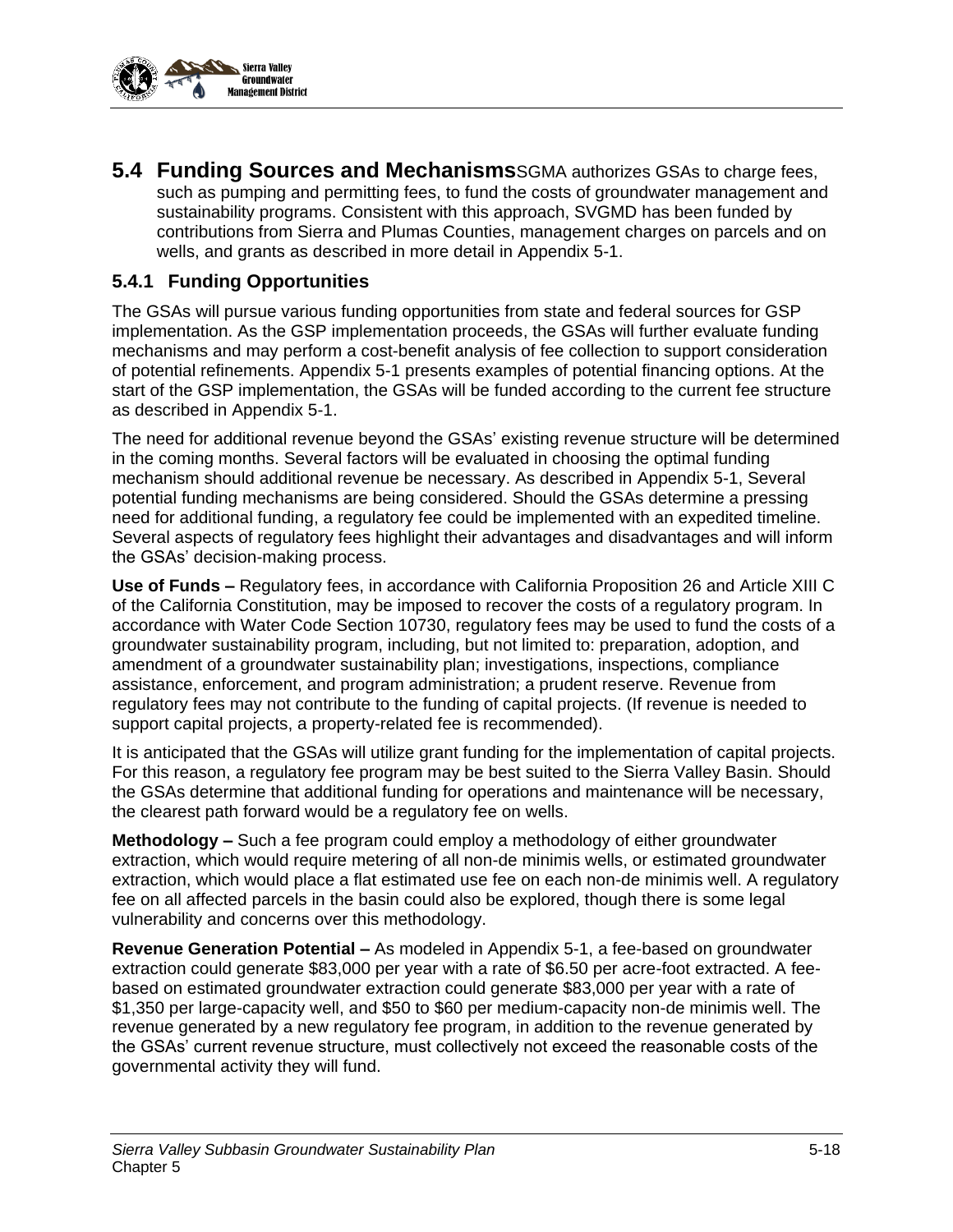

**Required Documents –** A fee study is highly recommended, as it establishes the legal, methodological, and policy basis for the fee program. When provided to the public, the fee study would satisfy Water Code Section 10730(b)(2), which requires that the GSAs provide to the public the data upon which the fee is based.

**Timeline –** Regulatory fee implementation is advantageous due to its relatively streamlined process. The fee study would take approximately 2-3 months to complete. This time would be used to establish compliance with Proposition 26, including that: the levy, charge, or other exaction is not a tax; the amount is not more than necessary to cover the reasonable cost of the governmental activity; and that the way those costs are allocated to a payor bears a fair or reasonable relationship to the payor's burden on, or benefits received from, the governmental activity. This process would also include data refinement and determination of specific methodology.

Once complete, the fee study would be provided to the public at least 20 days before a public meeting is held to provide opportunity for public comment and discussion. The Board could then approve the fee program by resolution at the next Board meeting.

A detailed timeline is provided below in [Figure 5.4.1-1.](#page-19-0)